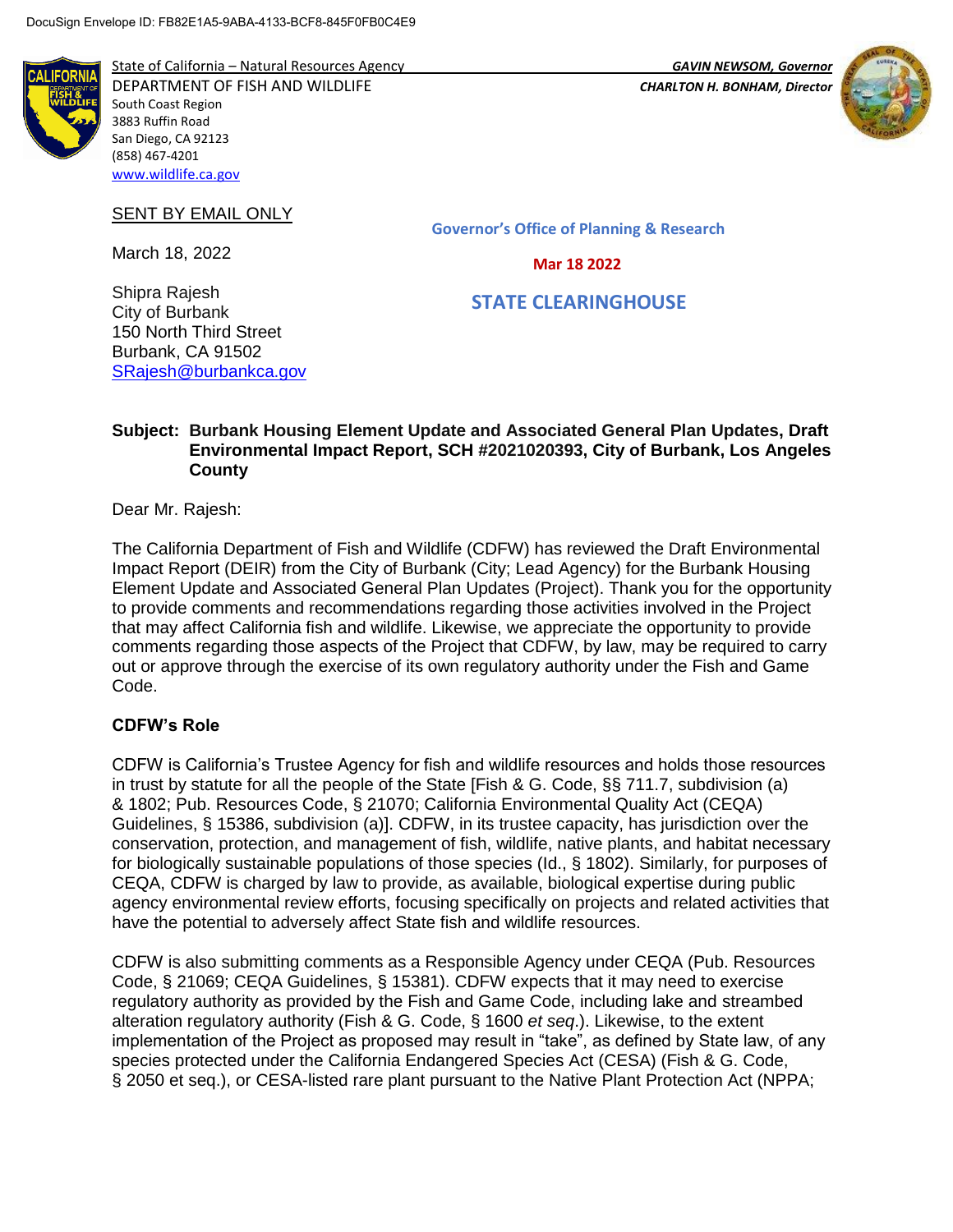Shipra Rajesh City of Burbank March 18, 2022 Page 2 of 18

Fish & G. Code, § 1900 et seq.), CDFW recommends the Project proponent obtain appropriate authorization under the Fish and Game Code.

### **Project Description and Summary**

**Objective:** The Project proposes an update to the Housing Element outlined in the City of Burbank 2035 General Plan for the 2021-2029 planning period. The HEU sets reasonable goals, objectives, policies, and programs to achieve future housing needs for the City. The Southern California Association of Governments (SCAG) Regional Housing Needs Assessment (RHNA) allocation for the City identified a housing need of 8,772 units. The 8,772 units allocated to the City will be divided into the following categories: 2,553 very low-income units; 1,418 lowincome units; 1,409 moderate-income units; and 3,392 above moderate-income units. The City intends to utilize entitled projects, accessory dwelling units (ADUs), and committed assistance to accommodate the RHNA allocation. The City also intends to adopt the Downtown Transit-Oriented Development Specific Plan and the Golden State Specific Plan to achieve the RHNA allocation. Within these two specific plan projects, there are 19 specified housing opportunity sites that can accommodate approximately 2,442 units. In addition to the housing element update, the City proposes minor updates to the Safety and Mobility Elements. The City of Burbank 2035 General Plan will also be updated to incorporate environmental justice policies required by State law. Lastly, there is no physical development, construction, or other ground disturbance activity proposed in the HEU. Adoption of the HEU does not approve any future housing developments.

**Location:** The Project site encompasses the entire City of Burbank, which stretches 17.1 square miles throughout the central portion of Los Angeles County. The City is bounded by the Verdugo Mountains to the northeast, the City of Glendale to the southeast, and the City of Los Angeles to the south and west. The City is bisected by the Interstate 5 Freeway and the Metrolink Commuter Rail.

#### **Comments and Recommendations**

CDFW offers the comments and recommendations below to assist the City in adequately avoiding and/or mitigating the Project's impacts on fish and wildlife (biological) resources. CDFW recommends the measures or revisions below be included in a science-based monitoring program that contains adaptive management strategies as part of the Project's CEQA mitigation, monitoring and reporting program (Pub. Resources Code, § 21081.6; CEQA Guidelines, § 15097).

#### **Specific Comments**

#### **Comment #1: Impacts on least Bell's vireo**

**Issue:** The Project may impact least Bell's vireo (*Vireo bellii pusillus*), an Endangered Species Act (ESA)-listed and CESA-listed species. The DEIR does not provide discussion or avoidance measures to reduce impacts to least Bell's vireo within the Project site.

**Specific Impacts:** Future housing development during least Bell's vireo breeding and nesting season could result in nest abandonment, reproductive suppression, or incidental loss of fertile eggs or nestlings.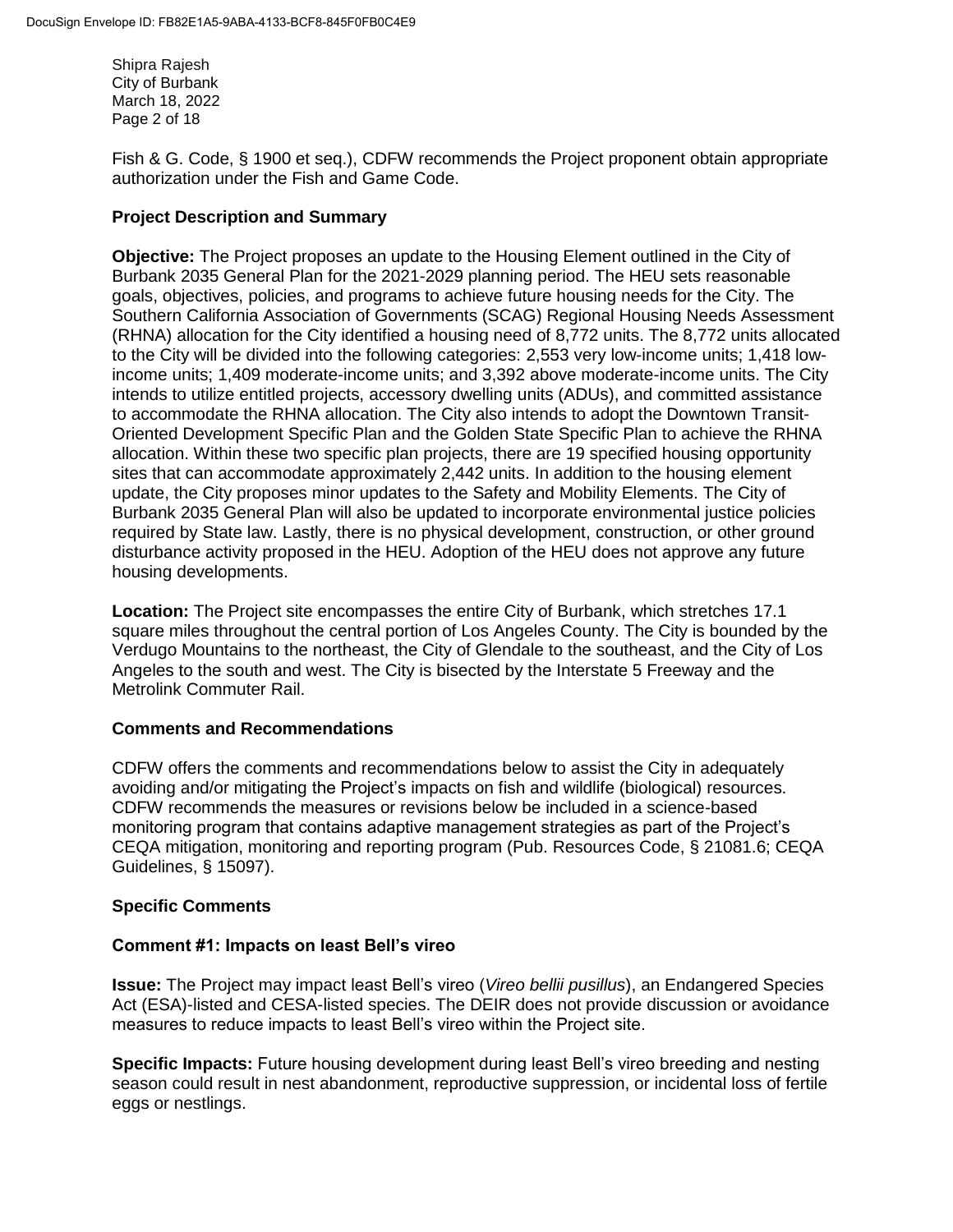Shipra Rajesh City of Burbank March 18, 2022 Page 3 of 18

**Why impacts would occur:** Least Bell's vireo habitat requirements include dense shrubs, small trees, and a water source such as a river or stream. There are various locations throughout the Project site that may provide potential habitat for this species. Additionally, the [California Natural](https://wildlife.ca.gov/Data/CNDDB/Maps-and-Data)  [Diversity Database](https://wildlife.ca.gov/Data/CNDDB/Maps-and-Data) (CNDDB) has recorded observations of least Bell's vireo within the Project site (CDFW 2022a). Future housing development could result in temporary or long-term loss of suitable nesting and foraging habitat. Future construction activities could create elevated levels of noise, human activity, dust, and ground vibrations. These disturbances and stressors occurring near potential nests could cause least Bell's vireos to abandon their nests, resulting in the loss of fertile eggs or nestlings. Removal of trees and shrubs within a future project site may also result in direct loss of breeding habitat for least Bell's vireo.

**Evidence impact would be significant:** There are only a few populations and breeding pairs of least Bell's vireo remaining in Los Angeles County. Project construction and activities resulting in loss of breeding pairs or nestlings or habitat supporting least Bell's vireo may result in the Project potentially causing a wildlife population to drop below self-sustaining levels; threaten to eliminate an animal community; or substantially reduce the number of restrict the range of an endangered, rare, or threatened species (CEQA Guidelines, § 15065). Accordingly, impacts on least Bell's vireo may require a mandatory finding of significance (CEQA Guidelines, § 15065).

CDFW considers adverse impacts to a species protected by CESA to be significant without mitigation under CEQA. Inadequate avoidance, minimization, and mitigation measures for impacts on the least Bell's vireo will result in the Project continuing to have a substantial adverse direct, indirect, and cumulative effect, either directly or through habitat modifications, on a wildlife species identified as special status by CDFW and USFWS.

As to CESA, take of any endangered, threatened, candidate species that results from the Project is prohibited, except as authorized by State law (Fish & G. Code, §§ 86, 2062, 2067, 2068, 2080, 2085; Cal. Code Regs., tit. 14, § 786.9). Take under ESA also includes significant habitat modification or degradation that could result in death or injury to a listed species by interfering with essential behavioral patterns such as breeding, foraging, or nesting.

#### **Recommended Potentially Feasible Mitigation Measure(s)**

**Recommendation #1:** If future housing developments will impact least Bell's vireo, early consultation with CDFW is encouraged, as significant modification to a project and mitigation measures may be required to obtain a CESA Permit. Appropriate authorization from CDFW may include an Incidental Take Permit or a Consistency Determination in certain circumstances, among other options [Fish & G. Code, §§ 2080.1, 2081, subds. (b) and (c)].

**Recommendation #2:** Take under the ESA also includes significant habitat modification or degradation that could result in death or injury to a listed species by interfering with essential behavioral patterns such as breeding, foraging, or nesting. CDFW recommends consultation with the USFWS, in order to comply with ESA, well in advance of any ground-disturbing activities and/or vegetation removal that may impact least Bell's vireo.

**Mitigation Measure #1:** CDFW recommends the DEIR include a measure whereby future housing development sites that may provide potential habitat conduct least Bell's vireo surveys to determine presence/absence. Future project proponents should retain a qualified biologist to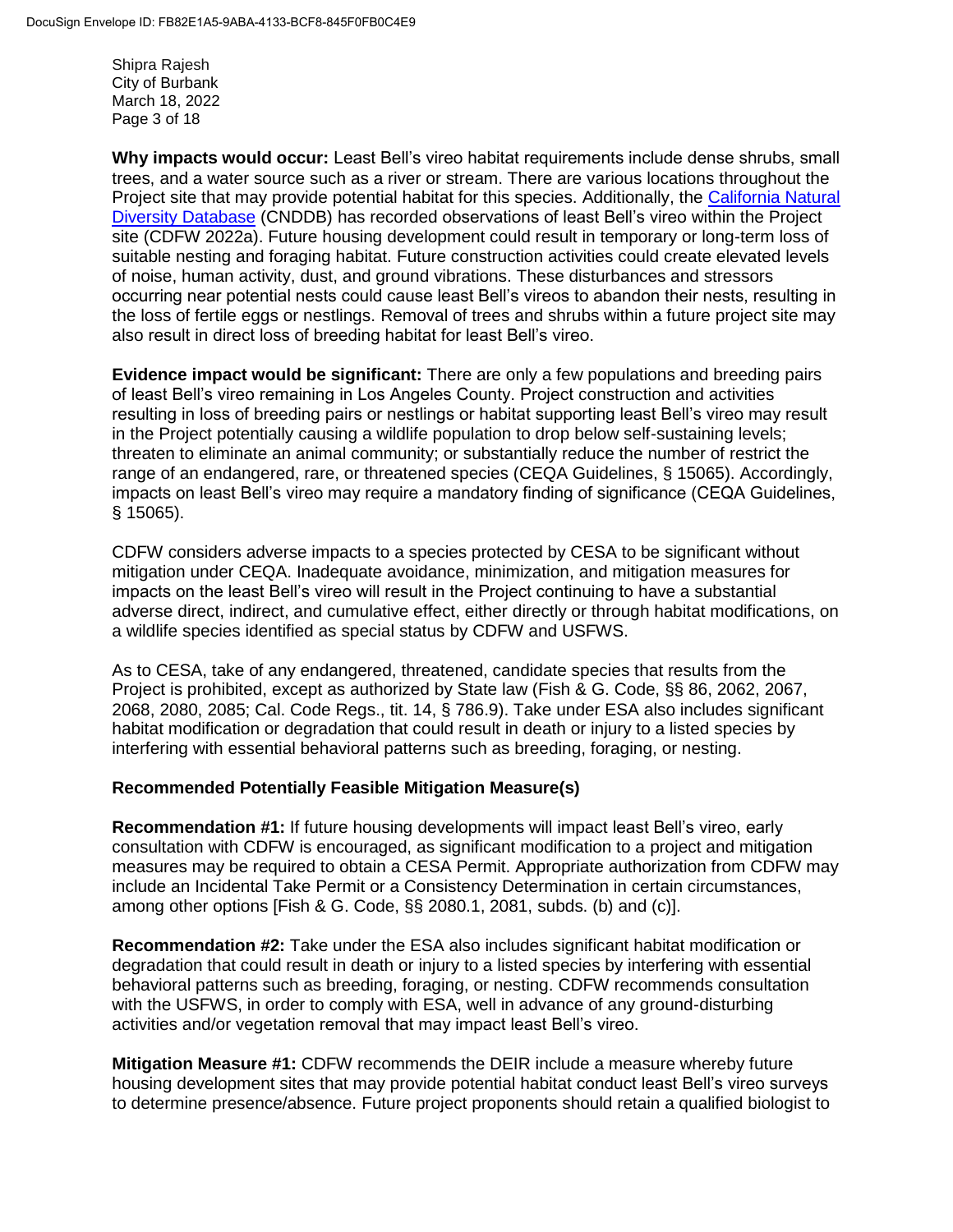Shipra Rajesh City of Burbank March 18, 2022 Page 4 of 18

conduct protocol surveys for least Bell's vireo. The qualified biologist should conduct surveys according to [USFWS Least Bell's Vireo Survey Guidelines](https://www.fws.gov/ventura/docs/species/protocols/lbv/leastbellsvireo_survey-guidelines.pdf) (USFWS 2001). All potential least Bell's vireo habitat should be surveyed at least eight times during the period from April 10 through July 31. CDFW recommends CDFW and USFWS should be notified of survey findings, including negative findings, within 45 calendar days following the completion of protocol-level surveys.

**Mitigation Measure #2:** CDFW recommends all future housing developments avoid any construction activity during nesting season. If not feasible, CDFW recommends that if future housing development occurs between January 1 through September 15, a nesting bird and raptor survey should be conducted within a 500-foot radius of the construction site, prior to any ground-disturbing activities (e.g., staging, mobilization, grading) as well as prior to any vegetation removal within the project site. The nesting bird surveys should be conducted at appropriate nesting times and concentrate on potential roosting or perch sites. CDFW recommends the DEIR require future housing project proponents to retain a qualified biologist to conduct surveys no more than 7 days prior to the beginning of any project-related activity likely to impact raptors and migratory songbirds, for the entire project site. If project activities are delayed or suspended for more than 7 days during the breeding season, repeat the surveys. If nesting raptors and migratory songbirds are identified, CDFW recommends the following minimum no-disturbance buffers be implemented: 300 feet around active passerine (perching birds and songbirds) nests, 500 feet around active non-listed raptor nests and 0.5 mile around active listed bird nests. These buffers should be maintained until the breeding season has ended or until a qualified biologist has determined that the birds have fledged and are no longer reliant upon the nest or parental care for survival.

It should be noted that the temporary halt of project activities within nesting buffers during nesting season does not constitute effective mitigation for the purposes of offsetting project impacts associated with habitat loss. Additional mitigation would be necessary to compensate for the removal of nesting habitat within the project site based on acreage of impact and vegetation composition. Mitigation ratios should increase with the occurrence of a SSC and should further increase with the occurrence of a CESA-listed species.

#### **Comment #2: Impacts on Bats**

**Issue:** The Project could impact bat species, including pallid bat (*Antrozous pallidus*), big free tailed bat (*Nyctinomops macrotis*), and hoary bat (*Lasiurus cinereus*), which are designated as a Species of Special Concern (SSC). The DEIR does not provide avoidance or mitigation measures to reduce impacts to bat species within the Project site.

**Specific impacts:** Future housing developments may have direct impacts that involves removal of trees, vegetation, and/or structures. These trees, vegetation, and/or structures may provide roosting habitat and therefore has the potential for the direct loss of bats. Indirect impacts from future housing developments may result from increased noise disturbances, human activity, dust, ground disturbing activities (e.g., staging, access, grading, excavating, drilling), and vibrations caused by heavy equipment.

**Why impact would occur:** According to CNDDB, all three bat species have been historically observed within and adjacent to the Project site (CDFW 2022a). Additionally, a bat observation within the Project site was recorded through *iNaturalist* (iNaturalist 2019). The DEIR does not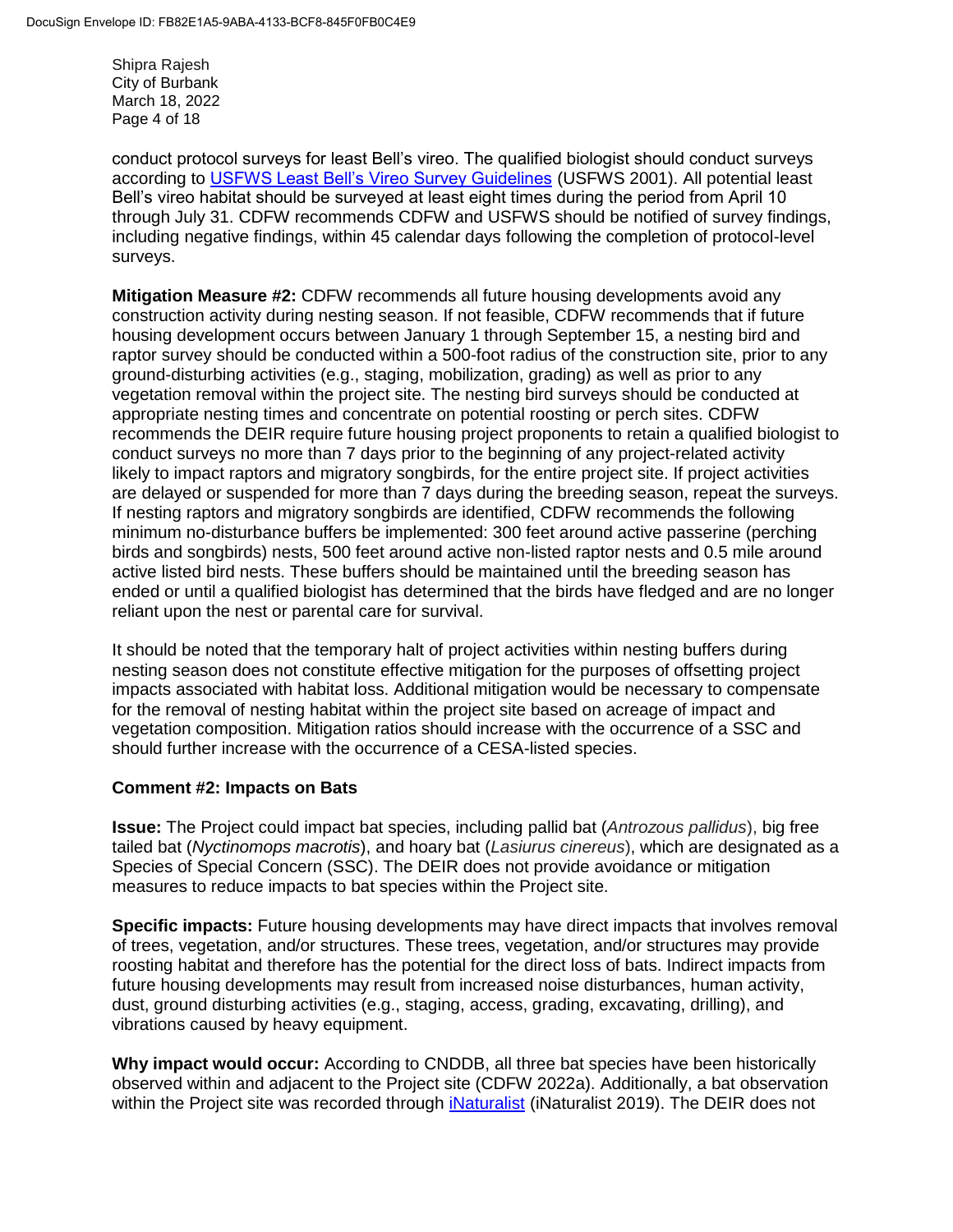Shipra Rajesh City of Burbank March 18, 2022 Page 5 of 18

provide biological surveys associated with the presence/absence of bat species within the Project site. Without focused surveys for bat detection, future housing development facilitated by the HEU may impact unidentified bat species within the Project site. In urbanized areas, bats use trees and man-made structures for daytime and nighttime roosts (Avila-Flores and Fenton 2005; Oprea et al. 2009; Remington and Cooper 2014). Trees and crevices in buildings in and adjacent to the Project site could provide roosting habitat for bats. Bats can fit into very small seams, as small as a  $\frac{1}{4}$  inch. Modifications to roost sites can have significant impacts on the bats' usability of the roost and can impact the bats' fitness and survivability (Johnston et al. 2004). Extra noise, vibration, or the reconfiguration of large objects can lead to the disturbance of roosting bats which may have a negative impact on the animals. Human disturbance can also lead to a change in humidity, temperatures, or the approach to a roost that could force the animals to change their mode of egress and/or ingress to a roost. Although temporary, such disturbance can lead to the abandonment of a maternity roost (Johnston et al. 2004).

**Evidence impact would be significant:** Bats are considered non-game mammals and are afforded protection by State law from take and/or harassment (Fish & G. Code, § 4150; Cal. Code of Regs, § 251.1). Additionally, several bat species are considered Species of Special Concern and meet the CEQA definition of rare, threatened, or endangered species (CEQA Guidelines, § 15380). Take of SSC could require a mandatory finding of significance by the Lead Agency (CEQA Guidelines, § 15065).

#### **Recommended Potentially Feasible Mitigation Measure(s):**

**Mitigation Measure #3:** For any future housing development that may occur near potential bat roosting habitat, CDFW recommends the DEIR require a qualified bat specialist to conduct bat surveys within these areas (plus a 100-foot buffer as access allows). These surveys should identify potential habitat that could provide daytime and/or nighttime roost sites, and any maternity roosts. CDFW recommends using acoustic recognition technology to maximize detection of bats. A discussion of survey results, including negative findings should be provided to the City. Depending on the survey results, a qualified bat specialist should discuss potentially significant effects of the project on bats and include species specific mitigation measures to reduce impacts to below a level of significance (CEQA Guidelines, § 15125). Surveys, reporting, and preparation of robust mitigation measures by a qualified bat specialist should be completed and submitted to the City prior to any project-related ground-disturbing activities or vegetation removal at or near locations of roosting habitat for bats.

**Mitigation Measure #4:** CDFW recommends the City include the following tree removal process as measure in the DEIR for future housing developments. "If bats are not detected, but the bat specialist determines that roosting bats may be present, trees should be pushed down using heavy machinery rather than felling with a chainsaw. To ensure the optimum warning for any roosting bats that may still be present, trees should be pushed lightly two or three times, with a pause of approximately 30 seconds between each nudge to allow bats to become active. The tree should then be pushed to the ground slowly and remain in place until it is inspected by a bat specialist. Trees that are known to be bat roosts should not be bucked or mulched immediately. A period of at least 24 hours, and preferable 48 hours, should elapse prior to such operations to allow bats to escape."

**Mitigation Measure #5:** CDFW also recommends the City include the following maternity roost measure in the event that maternity roosts are found during surveys for future housing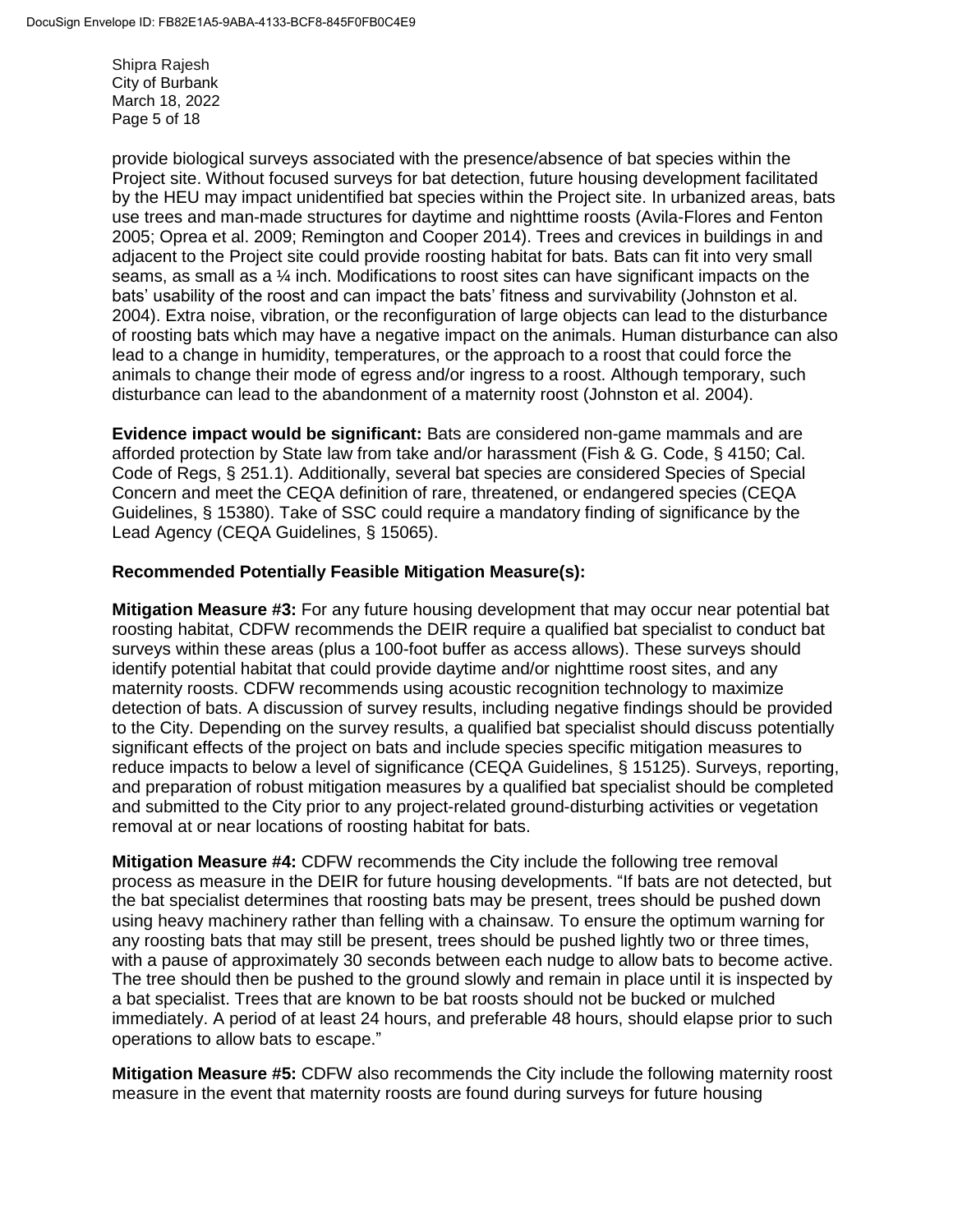Shipra Rajesh City of Burbank March 18, 2022 Page 6 of 18

developments. "If maternity roosts are found, work should be scheduled between October 1 and February 28, outside of the maternity roosting season when young bats are present but are ready to fly out of the roost (March 1 to September 30). If tree removal occurs during maternity season, trees identified as potentially supporting an active maternity roost shall be closely inspected by the bat specialist. Inspection of each tree should be no more than 7 days prior to tree disturbance to determine the presence or absence of roosting bats more precisely. Trees determined to be maternity roosts shall be left in place until the end of the maternity season. Work shall not occur within 100 feet of or directly under or adjacent to an active roost and work shall not occur between 30 minutes before sunset and 30 minutes after sunrise."

#### **Comment #3: Impact to Monarch Butterfly**

**Issue:** The Project may impact monarch butterfly (*Danaus plexippus*) and monarch butterfly overwintering habitat.

**Specific impacts:** Future housing developments may result in direct impact to monarch butterflies through vegetation removal and tree trimming. Permanent or temporary impacts to overwintering habitat could result in local population decline or local extirpation of monarch butterflies.

Why impact would occur: According to *iNaturalist*, there are 65 observations of monarch butterflies within the City of Burbank (iNaturalist 2022). In addition, there are numerous eucalyptus trees within the Project site that could provide potential habitat for overwintering monarch butterfly. Furthermore, the future housing developments may require trees and other vegetation to be removed or trimmed in order to facilitate building construction. Removing trees during the overwintering period could have direct impacts on monarch butterflies, potentially resulting in injury or mortality; reduced health and vigor; and reduced success during spring and summer migration to breeding sites. Lastly, the DEIR does not discuss or analyze the Project's potential impacts on monarch butterflies and potential overwintering habitat within the Project site.

**Evidence impact would be significant:** Monarch numbers have dropped by 99 percent from an estimated four million butterflies just twenty years ago (CDFW 2022b). Given the precipitous decline of monarch butterflies, the monarch butterfly is currently slated to be listed in 2024 under the Endangered Species Act (CDFW 2022c). The monarch butterfly is included on CDFW's [Terrestrial and Vernal Pool Invertebrates of Conservation Priority](https://nrm.dfg.ca.gov/FileHandler.ashx?DocumentID=149499&inline) list and identified as a Species of Greatest Conservation Need in California's [State Wildlife Action Plan](https://wildlife.ca.gov/SWAP/Final) (CDFW 2017; CDFW 2015). Additionally, Fish and Game Code section 1002 prohibits the take or possession of wildlife for scientific research, education, or propagation purposes without a valid Scientific Collection Permit issued by CDFW. This applies to handling monarchs, removing them from the wild, or otherwise taking them for scientific or propagation purposes, including captive rearing. Fish and Game Code section 1021 directs CDFW to take feasible actions to conserve monarch butterflies and the habitats they depend upon for successful migration. Lastly, Fish and Game Code section 1374 directs the Monarch Butterfly and Pollinator Rescue Program, administered by the Wildlife Conservation Board, to recover and sustain populations of monarch butterflies.

The monarch butterfly meets the CEQA definition of rare, threatened, or endangered species (CEQA Guidelines, § 15380). Impacts on the monarch butterfly may require a mandatory finding of significance because the Project would have the potential to threaten to eliminate a plant or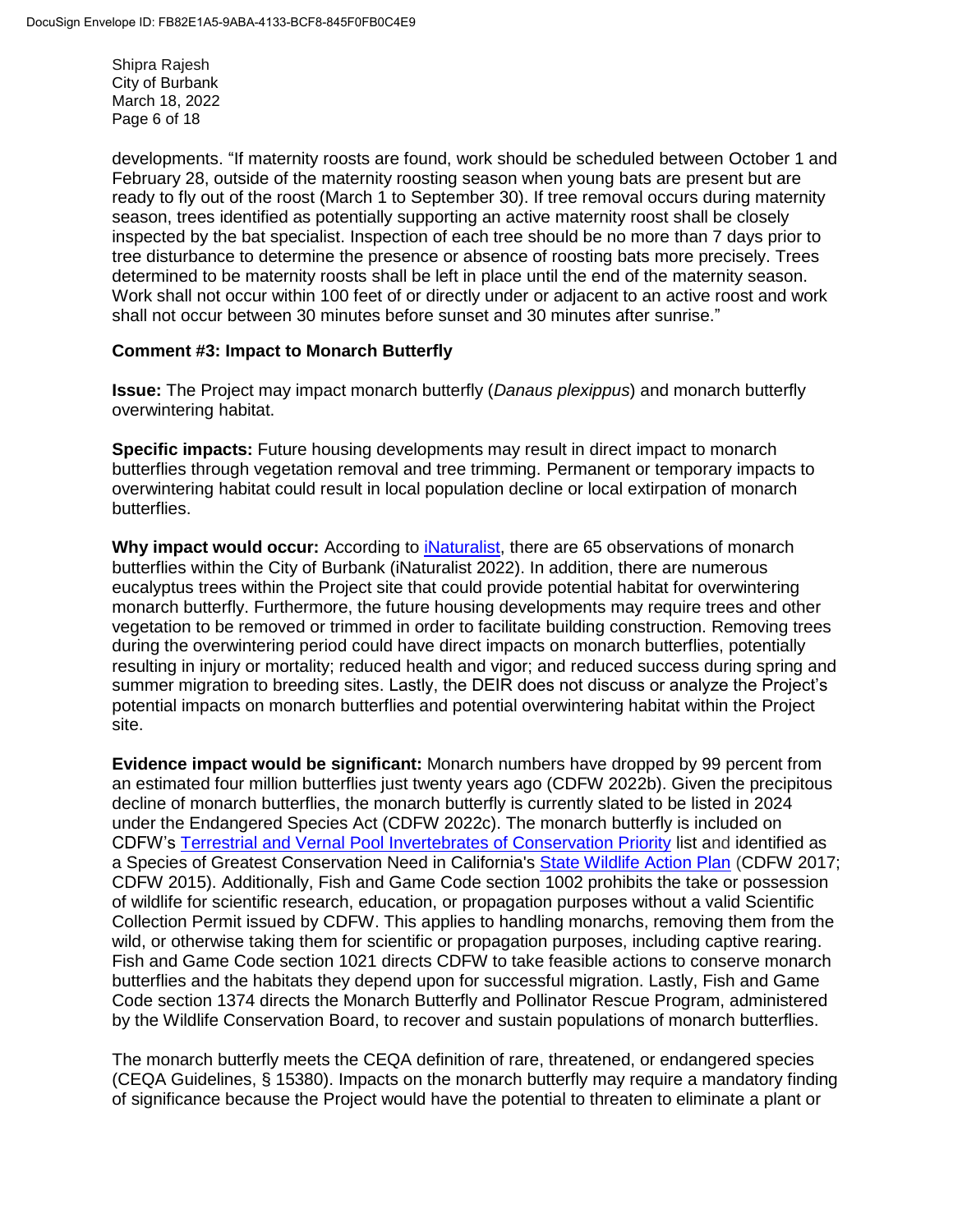Shipra Rajesh City of Burbank March 18, 2022 Page 7 of 18

animal community and/or substantially reduce the number or restrict the range of an endangered, rare, or threatened species (CEQA Guidelines, §15065). The reduction in the number of monarch butterflies, either directly or indirectly through habitat loss, would constitute a significant impact absent appropriate mitigation. Inadequate avoidance and mitigation measures will result in the Project continuing to have a substantial adverse direct and cumulative effect, either directly or through habitat modifications, on any species identified as a candidate, sensitive, or special status species in local or regional plans, policies, or regulations, or by CDFW and/or U.S. Fish and Wildlife Service (USFWS).

## **Recommended Potentially Feasible Mitigation Measure(s):**

**Recommendation #3:** CDFW recommends the following resources for information on management a monarch overwintering habitat/population:

- [Western Monarch Butterfly Conservation Plan](https://wafwa.org/wpdm-package/western-monarch-butterfly-conservation-plan-2019-2069/?ind=1602171186650&filename=WAFWA_Monarch_Conservation_Plan.pdf&wpdmdl=13048&refresh=60f9defee81e21626988286) (WAFWA 2019);
- [Overwintering Site Management and Protection](https://www.westernmonarchcount.org/overwintering-site-management-and-protection/) (Western Monarch Count 2022);
- [Protecting California's Butterfly Groves](https://www.westernmonarchcount.org/wp-content/uploads/2014/11/2017-040_ProtectingCaliforniaButterflyGroves.pdf) (Xerces Society 2017);
- [Managing Monarch Habitat in the West](https://xerces.org/monarchs/western-monarch-conservation/habitat) (Xerces Society 2021a);
- [Pollinator-Friendly Native Plant Lists](https://xerces.org/pollinator-conservation/pollinator-friendly-plant-lists) (Xerces Society 2021b);
- [Monarch Butterfly Nectar Plant Lists for Conservation Plantings](https://xerces.org/sites/default/files/publications/18-003_02_Monarch-Nectar-Plant-Lists-FS_web%20-%20Jessa%20Kay%20Cruz.pdf) (Xerces Society 2018);
- [Tropical Milkweed](https://xerces.org/blog/tropical-milkweed-a-no-grow) (Wheeler 2018); and,
- CDFW's [Monarch Butterfly](https://wildlife.ca.gov/Conservation/Invertebrates/Monarch-Butterfly) webpage (CDFW 2022b).

**Mitigation Measure #6:** CDFW recommends the DEIR require future project proponents to retain a qualified biologist to assess the future housing development sites for monarch presence and overwintering habitat. A qualified biologist should survey any eucalyptus groves and other trees within the project site that are suitable for overwintering monarchs. A qualified biologist should conduct multiple surveys for overwintering monarchs where potential overwintering habitat has been identified. Monitoring should be done as frequently as possible during the overwintering season (typically September 15 through March 11) to capture changing distributions through the season and in response to storm events.

**Mitigation Measure #7:** If future housing development sites support an overwintering habitat/population of monarchs, CDFW recommends the DEIR require future project proponents to protect, manage, enhance, and restore potential overwintering habitat. The City should require future project proponents to prepare a long-term Monarch Butterfly Overwintering Habitat Management Plan in consultation with a qualified biologist. A Monarch Butterfly Overwintering Habitat Management Plan should be submitted to the City. At a minimum, the Monarch Butterfly Overwintering Habitat Management Plan should include:

- Protect: Trees should not be removed in overwintering groves unless a tree poses a safety risk. The critical root zone (CRZ) of trees that are not targeted for removal should be protected. Impacts to a tree's CRZ could result in injury or mortality of the tree causing additional loss of trees and canopy. Shrubs should not be removed in overwintering groves. Shrubs should be maintained to provide a buffer to preserve the microclimate conditions of the overwinter habitat.
- Manage: Management activities, such as tree trimming and mowing, should be conducted in groves from March 15 through September 15 outside of the estimated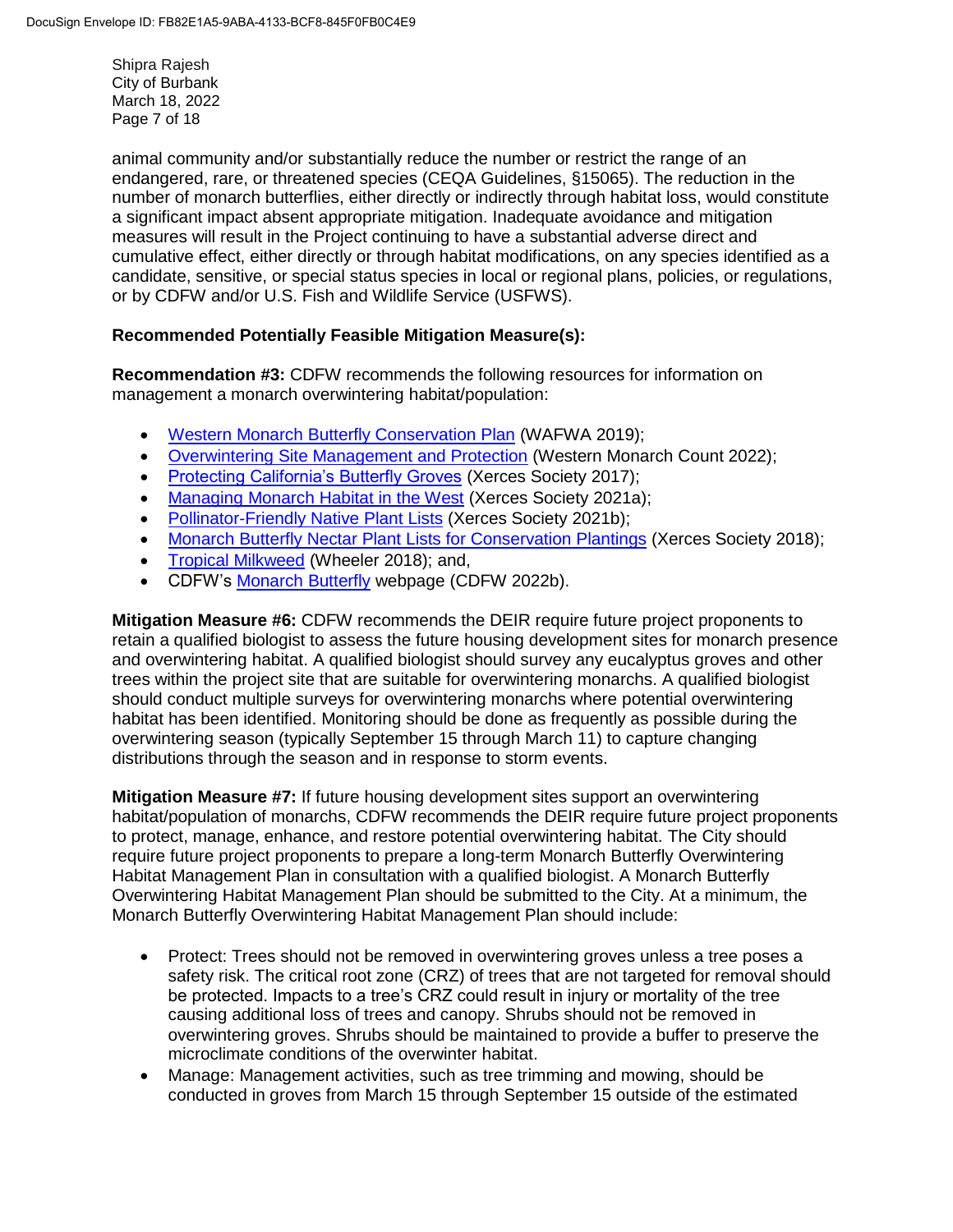Shipra Rajesh City of Burbank March 18, 2022 Page 8 of 18

timeframe when monarchs are likely present in the southern California coast.

- Enhance: Enhance native, insecticide-free nectar sources by planting fall/winter blooming forbs or shrubs within overwintering groves.
- Restore: Any trees removed as part of the project should be replaced with trees at no less than 2:1. Native insecticide-free trees should be planted such as Monterey pine (*Pinus radiata*), Monterey cypress (*Cupressus macrocarpa*), Coast redwood (*Sequoia sempervirens*), coast live oak (*Quercus agrifolia*), Douglas fir (*Pseudotsuga menzesii*), Torrey pine (*Pinus torreyana*), western sycamore (*Platanus racemosa*), bishop pine (*Pinus radiata*) and others, as appropriate for location.
- Pesticides: Use of pesticides should be avoided, particularly when monarchs may be present. If pesticides are used, applications should be conducted from March 15 through September 15, when possible. Herbicide should not be applied on blooming flowers. Herbicide should be applied during young plant phases, when plants are more responsive to treatment, and when monarchs and other pollinators are less likely to be on the plants. Whenever possible, targeted application herbicide methods should be used, large-scale broadcast applications should be avoided, and precautions shall be taken to limit off-site movement of herbicides (e.g., drift from wind and discharge from surface water flows). Neonicotinoids or other systemic insecticides, including coated seeds, should not be used any time of the year in monarch habitat due to their ecosystem persistence, systemic nature, and toxicity. Soil fumigants should not be used. Non-chemical weed control techniques should be used when possible.
- Tropical milkweed and pathogens: Non-native tropical milkweed should not be planted in order to minimize the spread of the pathogen *Ophryocystis elektroscirrha* (OE), and to encourage natural monarch migration. OE can build up on tropical milkweed because these plants are evergreen, and they do not die back in the winter. OE can be debilitating and/or lethal to monarchs. If possible, tropical milkweed should be removed and replaced with native, insecticide-free nectar plants suitable for the location.

**Mitigation Measure #8:** If the future housing development sites do not support overwintering habitat, CDFW recommends the DEIR require future project proponents to avoid a and minimize impacts on monarch butterflies by enhancing native, insecticide-free nectar sources; avoid planting additional tropical milkweeds; and avoid using pesticides, insecticides, and soil fumigants.

#### **Additional Recommendations**

**Data.** CEQA requires that information developed in environmental impact reports and negative declarations be incorporated into a database [i.e., California Natural Diversity Database (CNDDB)] which may be used to make subsequent or supplemental environmental determinations [Pub. Resources Code, § 21003, subd. (e)]. Accordingly, please report any special status species detected by completing and submitting [CNDDB Online Field Survey Form](https://wildlife.ca.gov/Data/CNDDB/Submitting-Data) (CDFW 2022d). The City should ensure that the project applicant has submitted data properly, with all data fields applicable filled out, prior to finalizing/adopting the environmental document. The data entry should also list pending development as a threat and then update this occurrence after impacts have occurred. The project applicant should provide CDFW with confirmation of data submittal.

**Mitigation and Monitoring Reporting Plan.** CDFW recommends updating the DEIR's proposed Biological Resources Mitigation Measures to include mitigation measures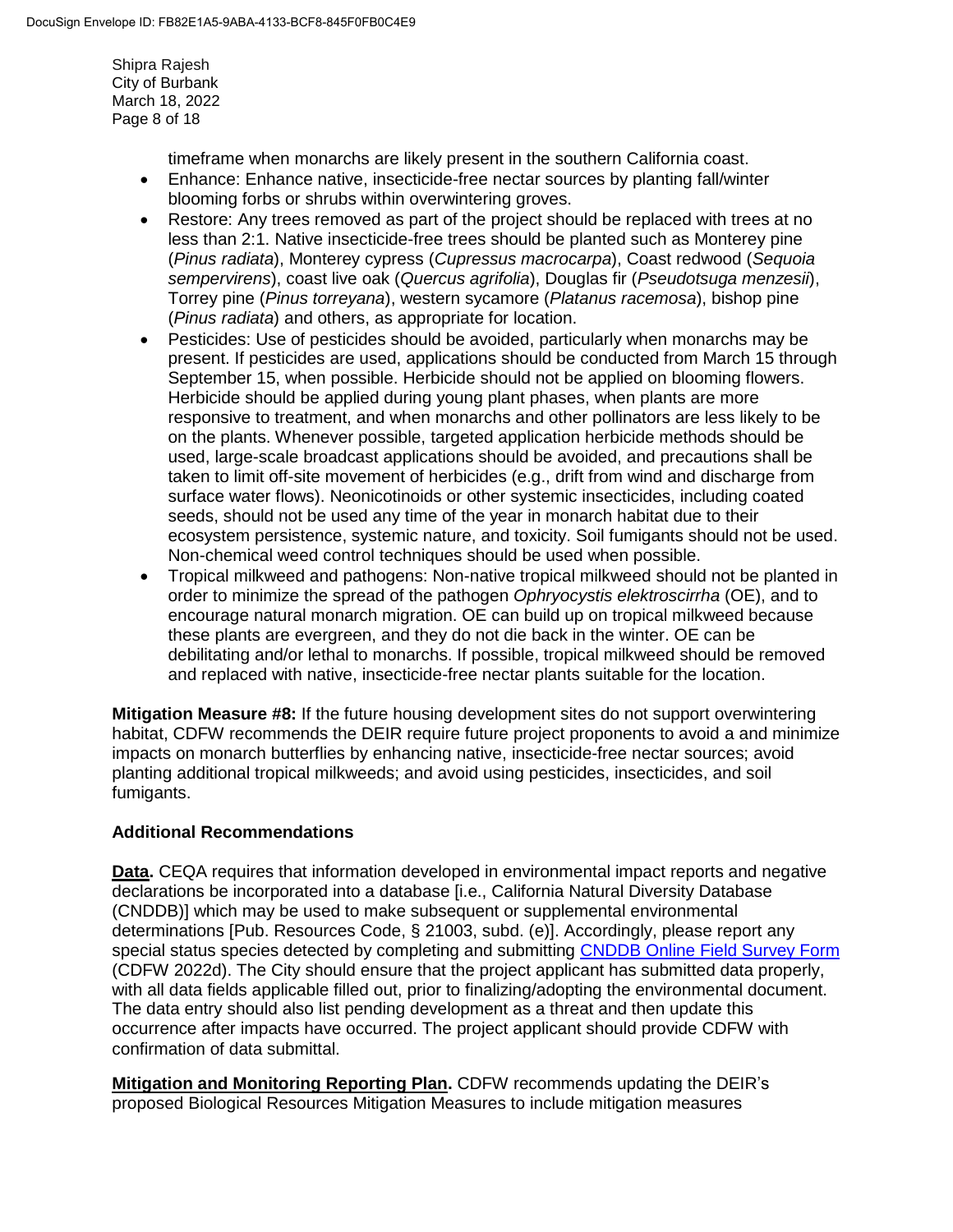Shipra Rajesh City of Burbank March 18, 2022 Page 9 of 18

recommended in this letter. Mitigation measures must be fully enforceable through permit conditions, agreements, or other legally binding instruments [(Pub. Resources Code, § 21081.6; CEQA Guidelines, § 15126.4(a)(2)]. As such, CDFW has provided comments and recommendations to assist the City in developing mitigation measures that are (1) consistent with CEQA Guidelines section 15126.4; (2) specific; (3) detailed (i.e., responsible party, timing, specific actions, location), and (4) clear for a measure to be fully enforceable and implemented successfully via mitigation monitoring and/or reporting program (Pub. Resources Code, § 21081.6; CEQA Guidelines, § 15097). The City is welcome to coordinate with CDFW to further review and refine the Project's mitigation measures. Per Public Resources Code section 21081.6(a)(1), CDFW has provided the City with a summary of our suggested mitigation measures and recommendations in the form of an attached Draft Mitigation and Monitoring Reporting Plan (MMRP; Attachment A).

#### **Filing Fees**

The Project, as proposed, could have an impact on fish and/or wildlife, and assessment of filing fees is necessary. Fees are payable upon filing of the Notice of Determination by the City of Burbank and serve to help defray the cost of environmental review by CDFW. Payment of the fee is required in order for the underlying Project approval to be operative, vested, and final (Cal. Code Regs, tit. 14, § 753.5; Fish & Game Code, § 711.4; Pub. Resources Code, § 21089).

#### **Conclusion**

We appreciate the opportunity to comment on the Project to assist the City of Burbank in adequately analyzing and minimizing/mitigating impacts to biological resources. CDFW requests an opportunity to review and comment on any response that the City of Burbank has to our comments and to receive notification of any forthcoming hearing date(s) for the Project [CEQA Guidelines, § 15073(e)]. If you have any questions or comments regarding this letter, please contact Julisa Portugal, Environmental Scientist, at [Julisa.Portugal@wildlife.ca.gov](mailto:Julisa.Portugal@wildlife.ca.gov) or (562) 330-7563.

Sincerely,<br>
Sincerely,

hot litr

-5991E19EF8094C3... Victoria Tang signing for

Erinn Wilson-Olgin Environmental Program Manager I South Coast Region

ec: CDFW

Erinn Wilson-Olgin, Los Alamitos – [Erinn.Wison-Olgin@wildlife.ca.gov](mailto:Erinn.Wison-Olgin@wildlife.ca.gov) Victoria Tang, Los Alamitos – [Victoria.Tang@wildlife.ca.gov](mailto:Victoria.Tang@wildlife.ca.gov) Ruby Kwan-Davis, Los Alamitos – [Ruby.Kwan-Davis@wildlife.ca.gov](mailto:Ruby.Kwan-Davis@wildlife.ca.gov) Felicia Silva, Los Alamitos - Felicia. Silva@wildlife.ca.gov Cindy Hailey, San Diego – [Cindy Hailey@wildlife.ca.gov](mailto:Cindy%20Hailey@wildlife.ca.gov) CEQA Program Coordinator, Sacramento – [CEQACommentLetters@wildlife.ca.gov](mailto:CEQACommentLetters@wildlife.ca.gov)  State Clearinghouse, Office of Planning and Research – [State.Clearinghouse@opr.ca.gov](mailto:State.Clearinghouse@opr.ca.gov)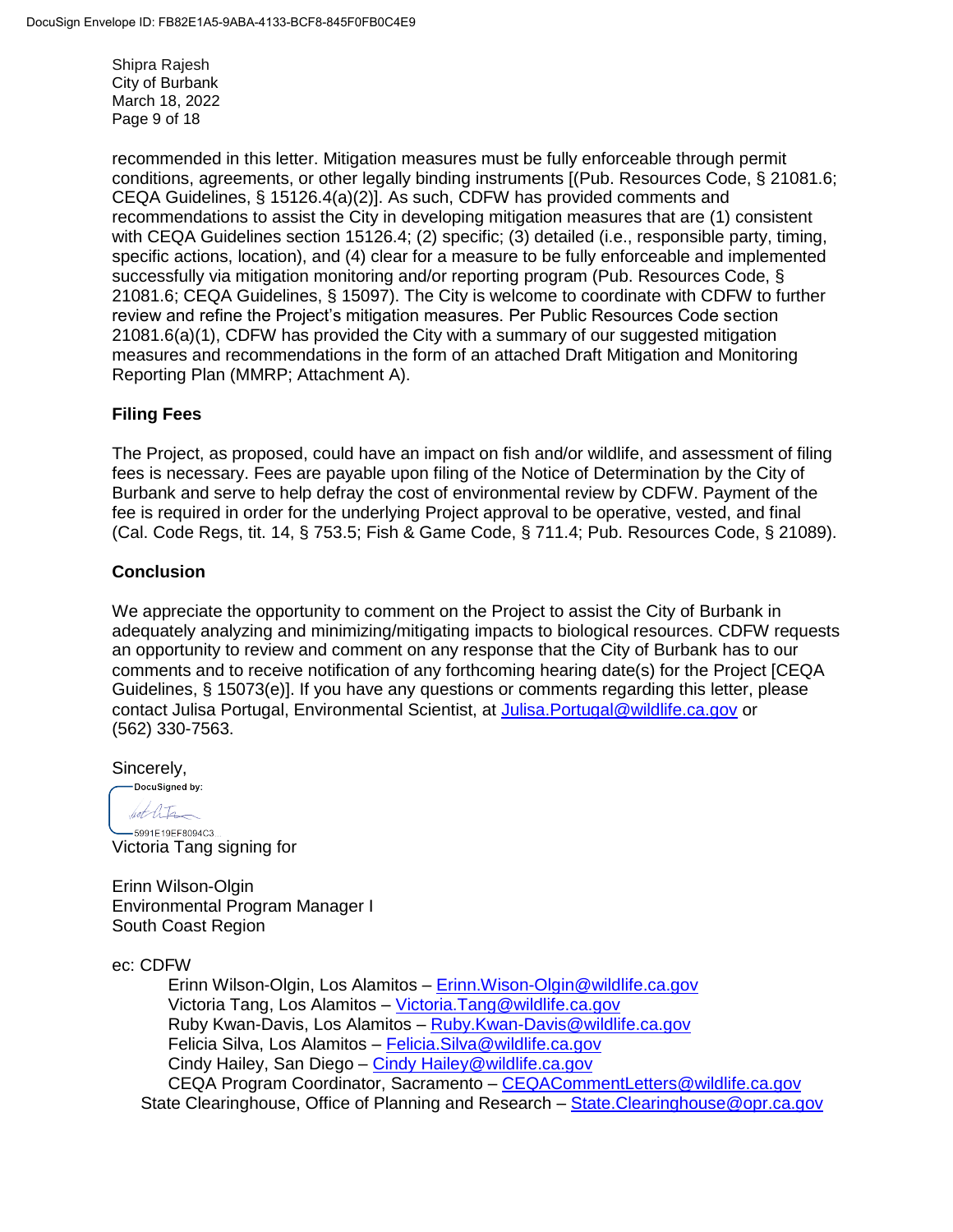Shipra Rajesh City of Burbank March 18, 2022 Page 10 of 18

### **References:**

- Avila-Flores, R., and B.M. Fenton. 2005. Use of Spatial features by Foraging Insectivorous Bats in a Large Urban Landscape. Journal of Mammalogy 86(6):1193-1204.
- [CDFW] California Department of Fish and Wildlife. 2015. State Wildlife Action Plan: A Conservation Legacy for Californians. Available at: https://wildlife.ca.gov/SWAP/Final
- [CDFW] California Department of Fish and Wildlife. 2017. California Terrestrial and Vernal Pool Invertebrates of Conservation Priority. Available at:

<https://nrm.dfg.ca.gov/FileHandler.ashx?DocumentID=149499&inline>

- [CDFWa] California Department of Fish and Wildlife. 2022. CNDDB Maps and Data. Available at: <https://wildlife.ca.gov/Data/CNDDB/Maps-and-Data>
- [CDFWb] California Department of Fish and Wildlife. 2022. Monarch Butterfly. Available at: <https://wildlife.ca.gov/Conservation/Invertebrates/Monarch-Butterfly>
- [CDFWc] California Department of Fish and Wildlife. 2022. Threatened and Endangered Species. Available at: <https://wildlife.ca.gov/Conservation/CESA>
- [CDFWd] California Department of Fish and Wildlife. 2022. Submitting Data to the CNDDB. Available at: [https://wildlife.ca.gov/Data/CNDDB/Submitting-Data.](https://wildlife.ca.gov/Data/CNDDB/Submitting-Data)
- iNaturalist. 2019. Evening Bats Observation. Available at: <https://www.inaturalist.org/observations/28981673>
- iNaturalist. 2022. Monarch Observations. Available at: [https://www.inaturalist.org/observations?place\\_id=57695&taxon\\_id=48662](https://www.inaturalist.org/observations?place_id=57695&taxon_id=48662)
- Johnston, D., Tatarian, G., Pierson, E. 2004. California Bat Mitigation Techniques, Solutions, and Effectiveness. [Internet]. [cited 2020 June 16]. Available at: [https://dot.ca.gov/-](https://dot.ca.gov/-/media/dot-media/programs/environmental-analysis/documents/env/bio-ca-bat-mitigation-techniques-effectiveness-a11y.pdf) [/media/dot-media/programs/environmental-analysis/documents/env/bio-ca-bat](https://dot.ca.gov/-/media/dot-media/programs/environmental-analysis/documents/env/bio-ca-bat-mitigation-techniques-effectiveness-a11y.pdf)[mitigation-techniques-effectiveness-a11y.pdf](https://dot.ca.gov/-/media/dot-media/programs/environmental-analysis/documents/env/bio-ca-bat-mitigation-techniques-effectiveness-a11y.pdf)
- Oprea, M., Mendes, P., Vieira, T.B., Ditchfield, A.D. 2009. Do Wooded Streets Provide Connectivity for Bats in an Urban Landscape? Biodiversity Conservation 18:2361-2371.
- Remington, S., and D.S. Cooper. 2014. Bat Survey of Griffith Park, Los Angeles, California. The Southwestern Naturalist 59(4):473-479
- [USFWS] United States Fish and Wildlife Service. 2001. Least Bell's vireo (*Vireo bellii pusillus*) Survey Guidelines. Available at:

[https://www.fws.gov/ventura/docs/species/protocols/lbv/leastbellsvireo\\_survey](https://www.fws.gov/ventura/docs/species/protocols/lbv/leastbellsvireo_survey-guidelines.pdf)[guidelines.pdf](https://www.fws.gov/ventura/docs/species/protocols/lbv/leastbellsvireo_survey-guidelines.pdf)

- [WAFWA] Western Association of Fish and Wildlife Agencies. 2019. Western Monarch Butterfly Conservation Plan 2019-2069. Available at: [https://wafwa.org/wpdm-package/western](https://wafwa.org/wpdm-package/western-monarch-butterfly-conservation-plan-2019%202069/?ind=1602171186650&filename=WAFWA_Monarch_Conservation_Plan.pdf&wpdmdl=13048&refresh=60f9defee81e21626988286)[monarch-butterfly-conservation-plan-2019](https://wafwa.org/wpdm-package/western-monarch-butterfly-conservation-plan-2019%202069/?ind=1602171186650&filename=WAFWA_Monarch_Conservation_Plan.pdf&wpdmdl=13048&refresh=60f9defee81e21626988286)  [2069/?ind=1602171186650&filename=WAFWA\\_Monarch\\_Conservation\\_Plan.pdf&wpd](https://wafwa.org/wpdm-package/western-monarch-butterfly-conservation-plan-2019%202069/?ind=1602171186650&filename=WAFWA_Monarch_Conservation_Plan.pdf&wpdmdl=13048&refresh=60f9defee81e21626988286) [mdl=13048&refresh=60f9defee81e21626988286](https://wafwa.org/wpdm-package/western-monarch-butterfly-conservation-plan-2019%202069/?ind=1602171186650&filename=WAFWA_Monarch_Conservation_Plan.pdf&wpdmdl=13048&refresh=60f9defee81e21626988286)
- Western Monarch Count. 2022. Overwintering Site Management and Protection. Available at: <https://www.westernmonarchcount.org/overwintering-site-management-and-protection/>
- Wheeler, J. 2018. Tropical Milkweed a No-Grow. Xerces Society for Invertebrate Conservation. Available at:<https://xerces.org/blog/tropical-milkweed-a-no-grow>
- [Xerces Society] Xerces Society for Invertebrate Conservation. 2021a. Managing Monarch Habitat in the West. Available at: [https://xerces.org/monarchs/western-monarch](https://xerces.org/monarchs/western-monarch-conservation/habitat)[conservation/habitat](https://xerces.org/monarchs/western-monarch-conservation/habitat)
- [Xerces Society] Xerces Society for Invertebrate Conservation. 2021b. Pollinator-Friendly Native Plant Lists. Available at: [https://xerces.org/pollinator-conservation/pollinator-friendly](https://xerces.org/pollinator-conservation/pollinator-friendly-plant-lists)[plant-lists](https://xerces.org/pollinator-conservation/pollinator-friendly-plant-lists)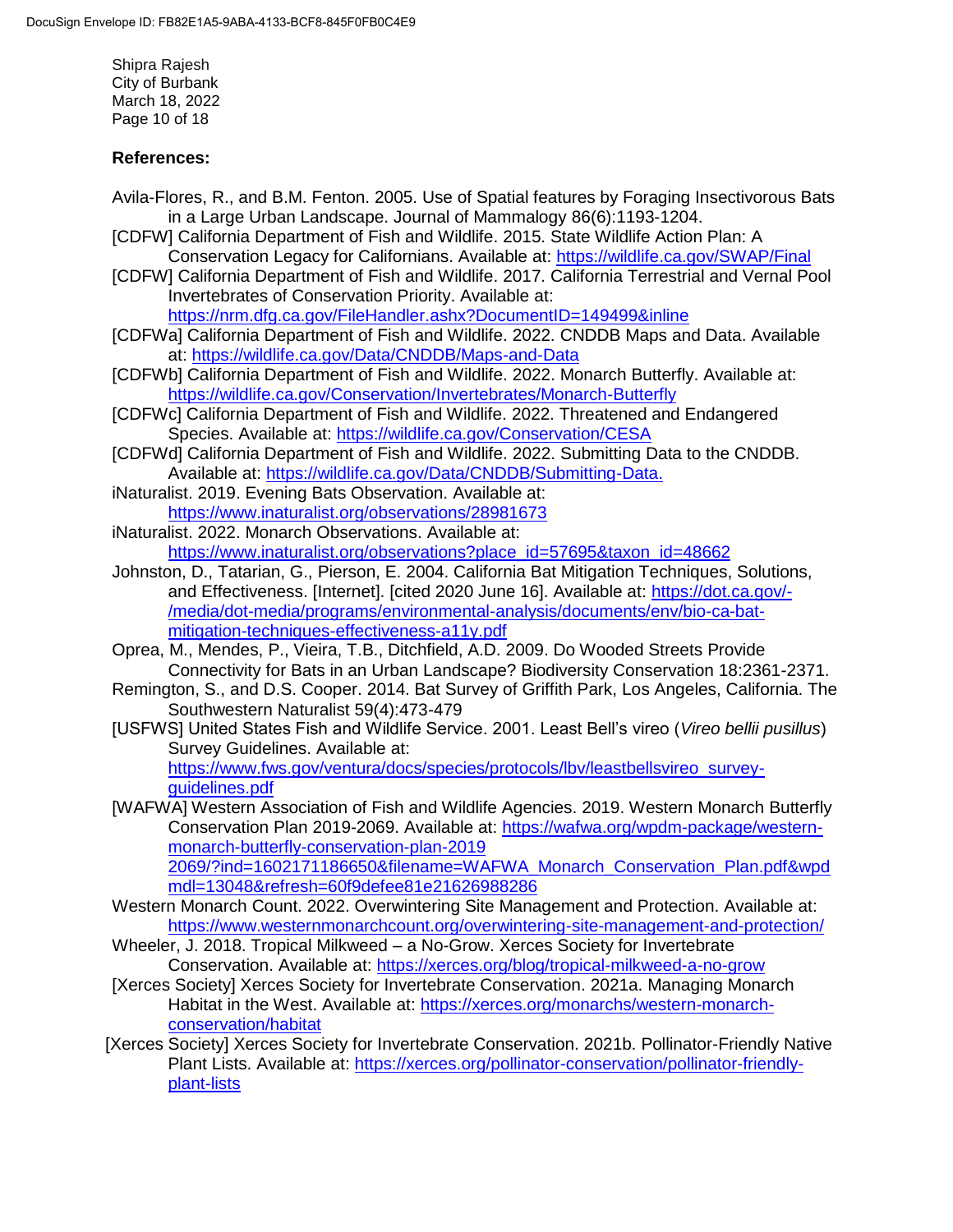Shipra Rajesh City of Burbank March 18, 2022 Page 11 of 18

[Xerces Society] Xerces Society for Invertebrate Conservation. 2018. Monarch butterfly nectar plant lists for conservation plantings. Available at: [https://xerces.org/sites/default/files/publications/18-003\\_02\\_Monarch-Nectar-Plant-Lists-](https://xerces.org/sites/default/files/publications/18-003_02_Monarch-Nectar-Plant-Lists-FS_web%20-%20Jessa%20Kay%20Cruz.pdf)[FS\\_web%20-%20Jessa%20Kay%20Cruz.pdf](https://xerces.org/sites/default/files/publications/18-003_02_Monarch-Nectar-Plant-Lists-FS_web%20-%20Jessa%20Kay%20Cruz.pdf)

[Xerces Society] Xerces Society for Invertebrate Conservation. 2017. Protecting California's Butterfly Groves. Management Guidelines for Monarch Butterfly Overwintering Habitat. Available at: [https://www.westernmonarchcount.org/wp-content/uploads/2014/11/2017-](https://www.westernmonarchcount.org/wp-content/uploads/2014/11/2017-040_ProtectingCaliforniaButterflyGroves.pdf) [040\\_ProtectingCaliforniaButterflyGroves.pdf](https://www.westernmonarchcount.org/wp-content/uploads/2014/11/2017-040_ProtectingCaliforniaButterflyGroves.pdf)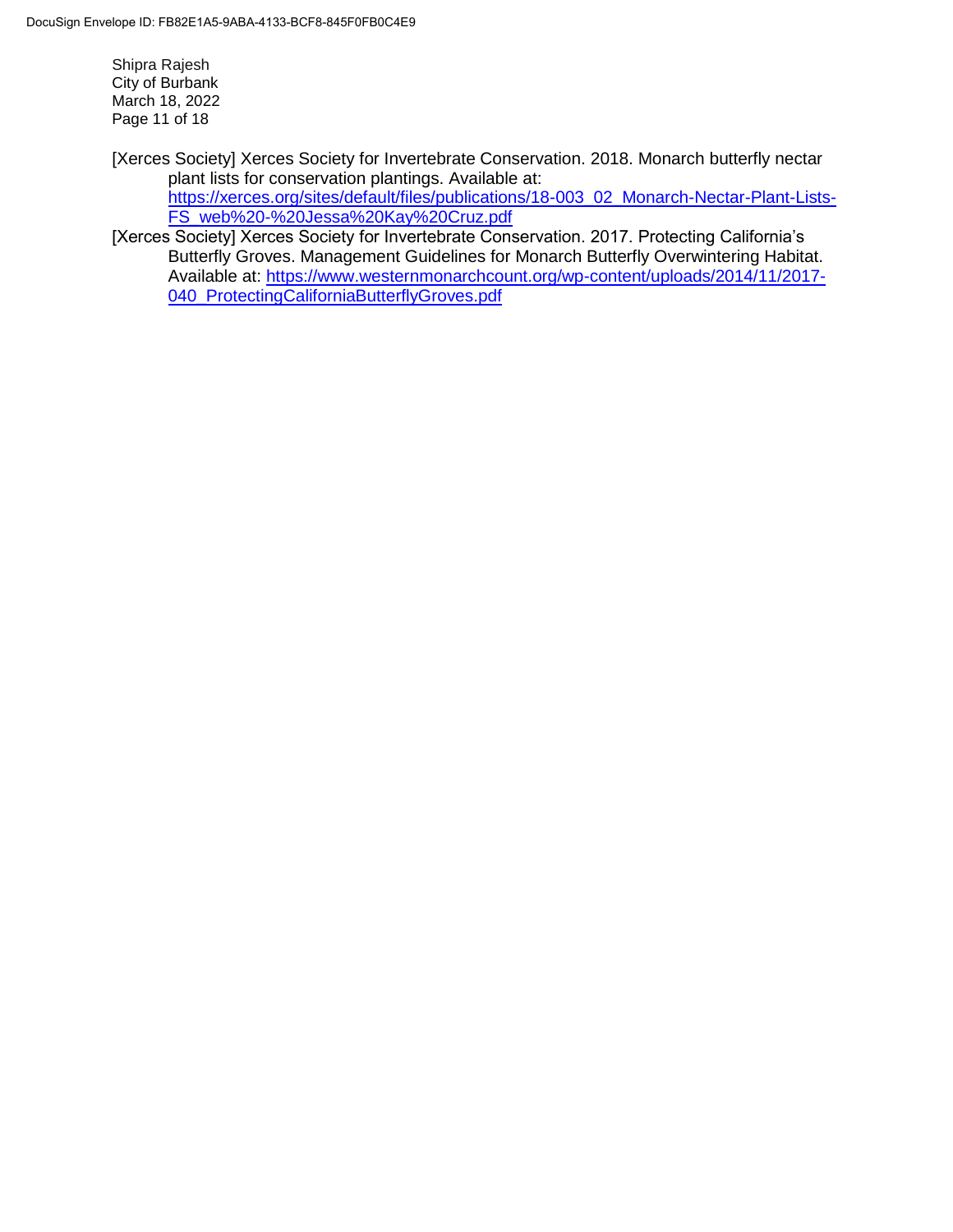

DEPARTMENT OF FISH AND WILDLIFE *CHARLTON H. BONHAM, Director*  South Coast Region 3883 Ruffin Road San Diego, CA 92123 (858) 467-4201 [www.wildlife.ca.gov](http://www.wildlife.ca.gov/)





# **Attachment A: Draft Mitigation and Monitoring Reporting Plan**

CDFW recommends the following language to be incorporated into a future environmental document for the Project.

| <b>Biological Resources (BIO)</b>                    |                                                                                                                                                                                                                                                                                                                                                                                                                                                                                                                                                                                                                                                                                                                                                                                                                                                                                                                                                                      |                                                                                   |                                                                 |
|------------------------------------------------------|----------------------------------------------------------------------------------------------------------------------------------------------------------------------------------------------------------------------------------------------------------------------------------------------------------------------------------------------------------------------------------------------------------------------------------------------------------------------------------------------------------------------------------------------------------------------------------------------------------------------------------------------------------------------------------------------------------------------------------------------------------------------------------------------------------------------------------------------------------------------------------------------------------------------------------------------------------------------|-----------------------------------------------------------------------------------|-----------------------------------------------------------------|
|                                                      | Mitigation Measure (MM) or Recommendation (REC)                                                                                                                                                                                                                                                                                                                                                                                                                                                                                                                                                                                                                                                                                                                                                                                                                                                                                                                      | <b>Timing</b>                                                                     | <b>Responsible</b><br><b>Party</b>                              |
| $MM-BIO-1 - Least$<br><b>Bell's Vireo Survey</b>     | Future housing development sites that may provide potential<br>habitat shall conduct least Bell's vireo surveys to determine<br>presence/absence. Future project proponents shall retain a<br>qualified biologist to conduct protocol surveys for least Bell's<br>vireo. The qualified biologist shall conduct surveys according to<br>USFWS Least Bell's Vireo Survey Guidelines (USFWS 2001).<br>All potential least Bell's vireo habitat shall be surveyed at least<br>eight times during the period from April 10 through July 31.<br>CDFW and USFWS shall be notified of survey findings,<br>including negative findings, within 45 calendar days following<br>the completion of protocol-level surveys.                                                                                                                                                                                                                                                        | Prior to<br>construction<br>activities and<br>vegetation<br>removal               | Project-level<br>lead agency/<br>Designated<br><b>Biologist</b> |
| $MM-BIO-2 -$<br><b>Nesting Bird</b><br><b>Survey</b> | All future housing developments shall avoid any construction<br>activity during nesting season. If not feasible, future housing<br>development occurs between January 1 through September 15,<br>a nesting bird and raptor survey shall be conducted within a<br>500-foot radius of the construction site, prior to any ground-<br>disturbing activities (e.g., staging, mobilization, grading) as well<br>as prior to any vegetation removal within the project site. The<br>nesting bird surveys shall be conducted at appropriate nesting<br>times and concentrate on potential roosting or perch sites. The<br>DEIR shall require future housing project proponents to retain a<br>qualified biologist to conduct surveys no more than 7 days prior<br>to the beginning of any project-related activity likely to impact<br>raptors and migratory songbirds, for the entire project site. If<br>project activities are delayed or suspended for more than 7 days | Prior to and<br>during<br>construction<br>activities and<br>vegetation<br>removal | Project-level<br>lead agency/<br>Designated<br><b>Biologist</b> |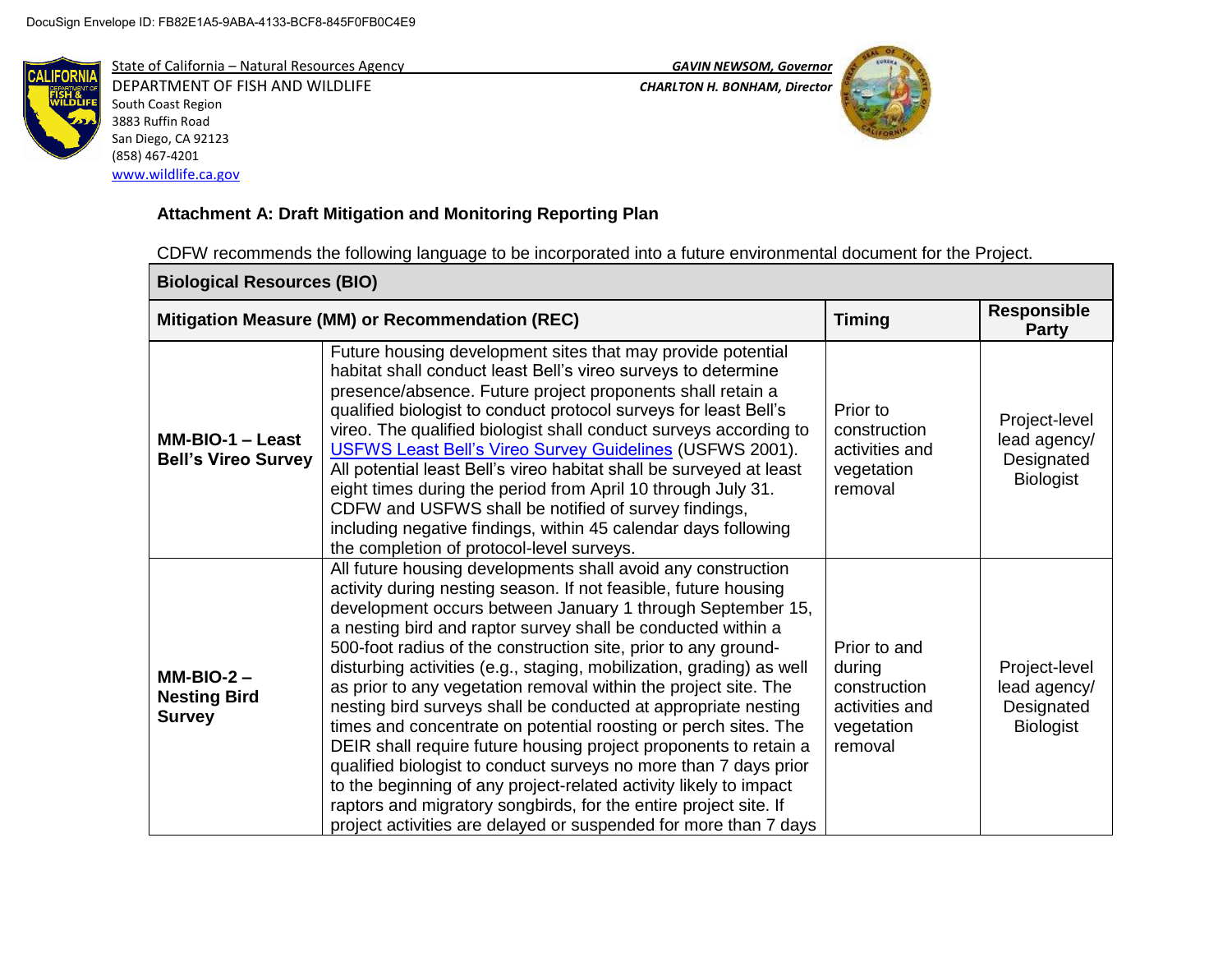Shipra Rajesh City of Burbank March 18, 2022 Page 13 of 18

|                                           | during the breeding season, repeat the surveys. If nesting<br>raptors and migratory songbirds are identified, the following<br>minimum no-disturbance buffers be implemented: 300 feet<br>around active passerine (perching birds and songbirds) nests,<br>500 feet around active non-listed raptor nests and 0.5 mile<br>around active listed bird nests. These buffers shall be<br>maintained until the breeding season has ended or until a<br>qualified biologist has determined that the birds have fledged<br>and are no longer reliant upon the nest or parental care for<br>survival.                                                                                                                                                                                                                                                                                                                                                                                                                                                                                                                                |                                                                     |                                                        |
|-------------------------------------------|------------------------------------------------------------------------------------------------------------------------------------------------------------------------------------------------------------------------------------------------------------------------------------------------------------------------------------------------------------------------------------------------------------------------------------------------------------------------------------------------------------------------------------------------------------------------------------------------------------------------------------------------------------------------------------------------------------------------------------------------------------------------------------------------------------------------------------------------------------------------------------------------------------------------------------------------------------------------------------------------------------------------------------------------------------------------------------------------------------------------------|---------------------------------------------------------------------|--------------------------------------------------------|
| $MM-BIO-3 - Bat$<br><b>Survey</b>         | For any future housing development that may occur near<br>potential bat roosting habitat, the DEIR shall require a qualified<br>bat specialist to conduct bat surveys within these areas (plus a<br>100-foot buffer as access allows). These surveys shall identify<br>potential habitat that could provide daytime and/or nighttime<br>roost sites, and any maternity roosts. The bat specialist shall<br>use acoustic recognition technology to maximize detection of<br>bats. A discussion of survey results, including negative findings<br>shall be provided to the City. Depending on the survey results, a<br>qualified bat specialist shall discuss potentially significant<br>effects of the project on bats and include species specific<br>mitigation measures to reduce impacts to below a level of<br>significance. Surveys, reporting, and preparation of robust<br>mitigation measures by a qualified bat specialist shall be<br>completed and submitted to the City prior to any project-related<br>ground-disturbing activities or vegetation removal at or near<br>locations of roosting habitat for bats. | Prior to<br>construction<br>activities and<br>vegetation<br>removal | Project-level<br>lead agency/<br><b>Bat Specialist</b> |
| MM-BIO-4 - Tree<br><b>Removal Process</b> | The City include the following tree removal process as measure<br>in the DEIR for future housing developments. "If bats are not<br>detected, but the bat specialist determines that roosting bats<br>may be present, trees shall be pushed down using heavy<br>machinery rather than felling with a chainsaw. To ensure the<br>optimum warning for any roosting bats that may still be present,<br>trees shall be pushed lightly two or three times, with a pause of                                                                                                                                                                                                                                                                                                                                                                                                                                                                                                                                                                                                                                                         | Prior to and<br>during any<br>construction<br>activities.           | <b>Bat Specialist</b>                                  |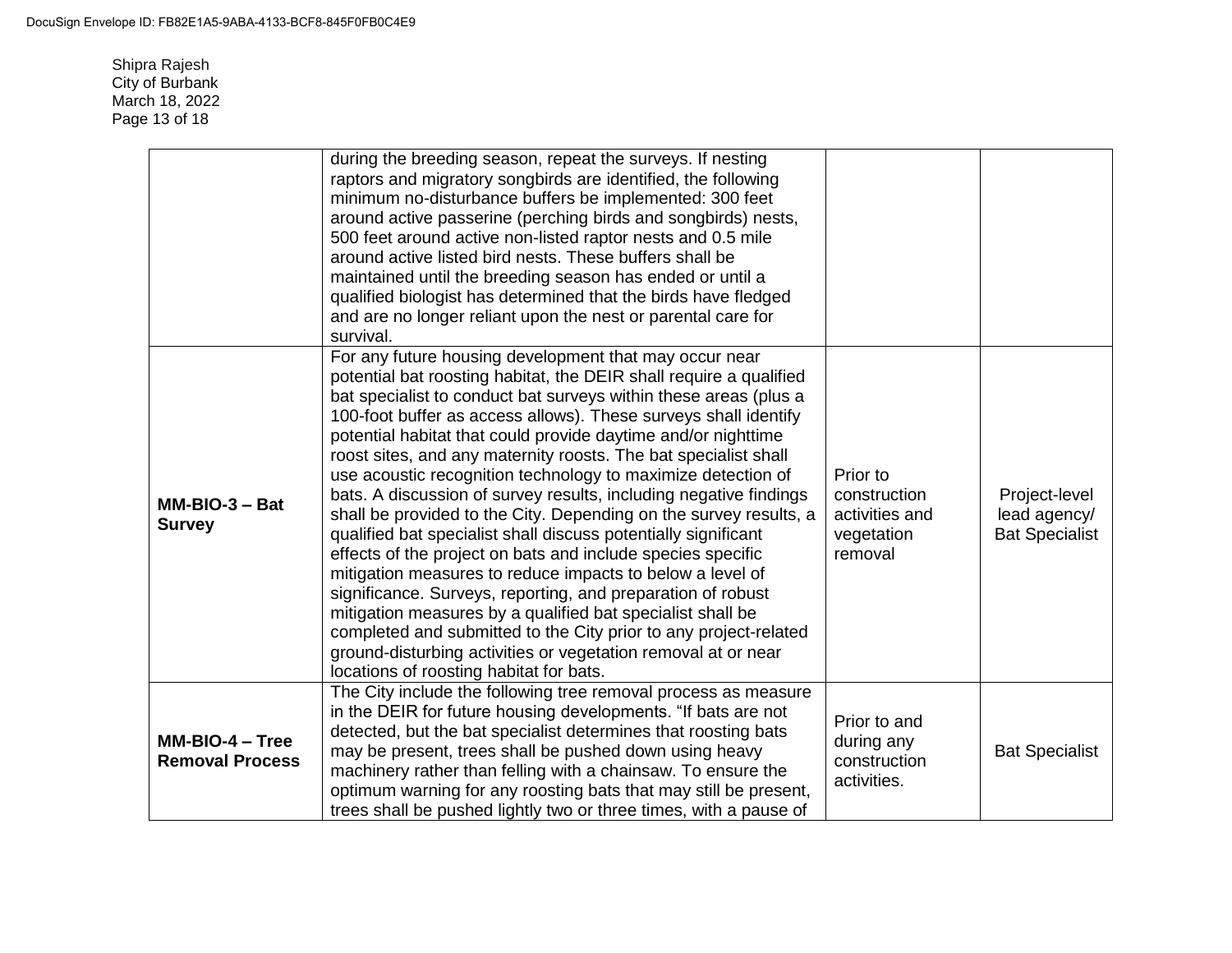Shipra Rajesh City of Burbank March 18, 2022 Page 14 of 18

|                                                          | approximately 30 seconds between each nudge to allow bats to<br>become active. The tree shall then be pushed to the ground<br>slowly and remain in place until it is inspected by a bat<br>specialist. Trees that are known to be bat roosts shall not be<br>bucked or mulched immediately. A period of at least 24 hours,<br>and preferable 48 hours, shall elapse prior to such operations to<br>allow bats to escape."                                                                                                                                                                                                                                                                                                                                                                                                                                                                                                                                                                                                                                              |                                                                     |                                                                 |
|----------------------------------------------------------|------------------------------------------------------------------------------------------------------------------------------------------------------------------------------------------------------------------------------------------------------------------------------------------------------------------------------------------------------------------------------------------------------------------------------------------------------------------------------------------------------------------------------------------------------------------------------------------------------------------------------------------------------------------------------------------------------------------------------------------------------------------------------------------------------------------------------------------------------------------------------------------------------------------------------------------------------------------------------------------------------------------------------------------------------------------------|---------------------------------------------------------------------|-----------------------------------------------------------------|
| $MM-BIO-5 - Bat$<br><b>Maternity Roosts</b>              | The City shall include the following maternity roost measure in<br>the event that maternity roosts are found during surveys for<br>future housing development projects. "If maternity roosts are<br>found, work shall be scheduled between October 1 and<br>February 28, outside of the maternity roosting season when<br>young bats are present but are ready to fly out of the roost<br>(March 1 to September 30). If tree removal occurs during<br>maternity season, trees identified as potentially supporting an<br>active maternity roost shall be closely inspected by the bat<br>specialist. Inspection of each tree shall be no more than 7 days<br>prior to tree disturbance to determine the presence or absence<br>of roosting bats more precisely. Trees determined to be<br>maternity roosts shall be left in place until the end of the<br>maternity season. Work shall not occur within 100 feet of or<br>directly under or adjacent to an active roost and work shall not<br>occur between 30 minutes before sunset and 30 minutes after<br>sunrise." | Prior to and<br>during any<br>construction<br>activities.           | <b>Bat Specialist</b>                                           |
| $MM-BIO-6-$<br><b>Monarch Butterfly</b><br><b>Survey</b> | The DEIR shall require future project proponents to retain a<br>qualified biologist to assess the future housing development<br>sites for monarch presence and overwintering habitat. A<br>qualified biologist shall survey any eucalyptus groves and other<br>trees within the project site that are suitable for overwintering<br>monarchs. A qualified biologist shall conduct multiple surveys<br>for overwintering monarchs where potential overwintering<br>habitat has been identified. Monitoring shall be done as<br>frequently as possible during the overwintering season (typically<br>September 15 through March 11) to capture changing                                                                                                                                                                                                                                                                                                                                                                                                                  | Prior to<br>construction<br>activities and<br>vegetation<br>removal | Project-level<br>lead agency/<br>Designated<br><b>Biologist</b> |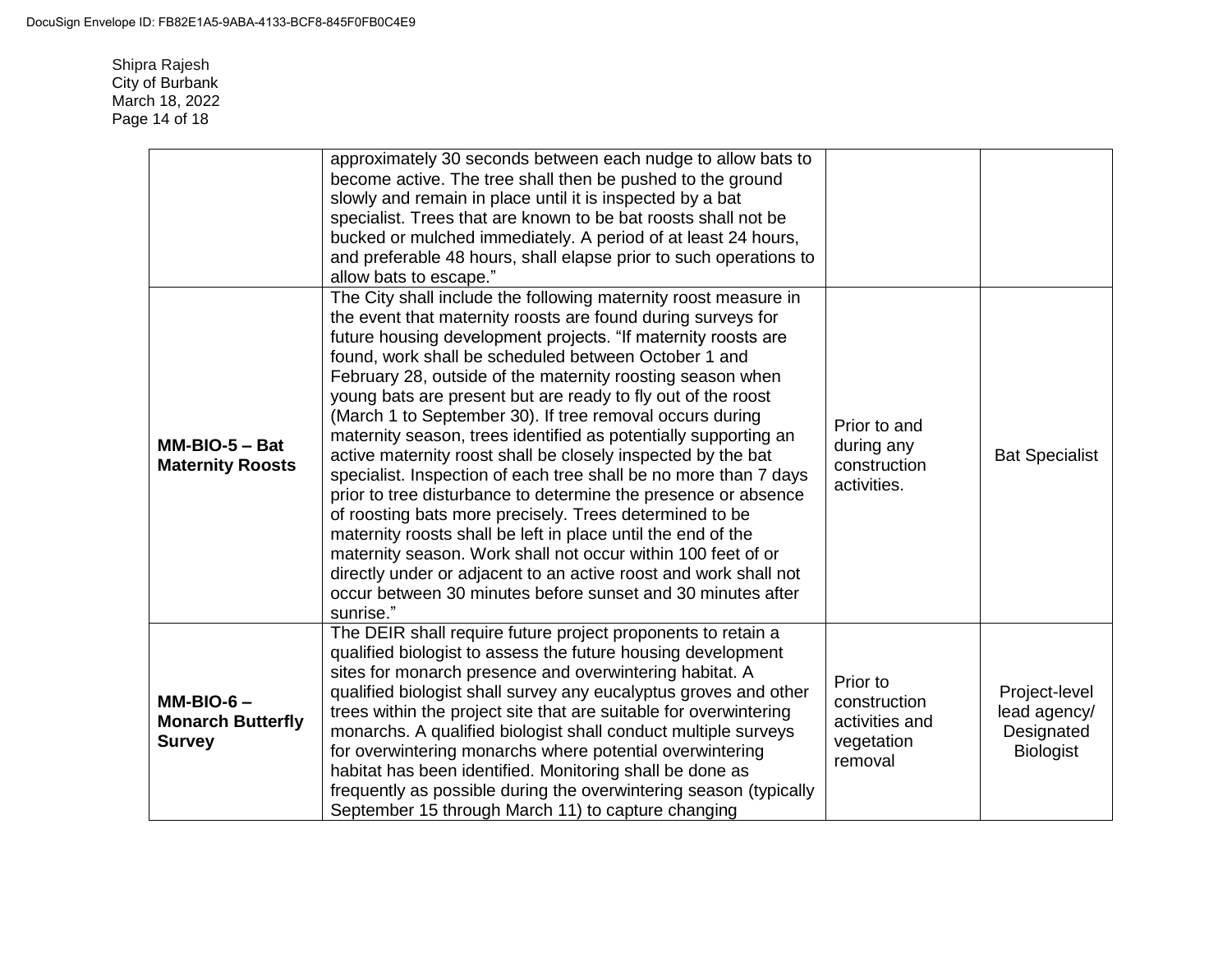Shipra Rajesh City of Burbank March 18, 2022 Page 15 of 18

|                                                                                                       | distributions through the season and in response to storm<br>events.                                                                                                                                                                                                                                                                                                                                                                                                                                                                                                                                                                                                                                                                                                                                                                                                                                                                                                                                                                                                                                                                                                                                                                                                                                                                                                                                                                                                                                                                                                                                                                                                                                                   |                                                                     |                                                         |
|-------------------------------------------------------------------------------------------------------|------------------------------------------------------------------------------------------------------------------------------------------------------------------------------------------------------------------------------------------------------------------------------------------------------------------------------------------------------------------------------------------------------------------------------------------------------------------------------------------------------------------------------------------------------------------------------------------------------------------------------------------------------------------------------------------------------------------------------------------------------------------------------------------------------------------------------------------------------------------------------------------------------------------------------------------------------------------------------------------------------------------------------------------------------------------------------------------------------------------------------------------------------------------------------------------------------------------------------------------------------------------------------------------------------------------------------------------------------------------------------------------------------------------------------------------------------------------------------------------------------------------------------------------------------------------------------------------------------------------------------------------------------------------------------------------------------------------------|---------------------------------------------------------------------|---------------------------------------------------------|
| $MM-BIO-7 -$<br><b>Monarch Butterfly</b><br>Overwintering<br><b>Habitat</b><br><b>Management Plan</b> | If future housing development sites support an overwintering<br>habitat/population of monarchs, the DEIR shall require future<br>project proponents to protect, manage, enhance, and restore<br>potential overwintering habitat. The City shall require future<br>project proponents to prepare a long-term Monarch Butterfly<br>Overwintering Habitat Management Plan in consultation with a<br>qualified biologist. A Monarch Butterfly Overwintering Habitat<br>Management Plan shall be submitted to the City. At a minimum,<br>the Monarch Butterfly Overwintering Habitat Management Plan<br>shall include:<br>Protect: Trees shall not be removed in overwintering<br>groves unless a tree poses a safety risk. The critical root<br>zone (CRZ) of trees that are not targeted for removal<br>shall be protected. Impacts to a tree's CRZ could result<br>in injury or mortality of the tree causing additional loss of<br>trees and canopy. Shrubs shall not be removed in<br>overwintering groves. Shrubs shall be maintained to<br>provide a buffer to preserve the microclimate conditions<br>of the overwinter habitat.<br>Manage: Management activities, such as tree trimming<br>and mowing, shall be conducted in groves from March<br>15 through September 15 outside of the estimated<br>timeframe when monarchs are likely present in the<br>southern California coast.<br>Enhance: Enhance native, insecticide-free nectar<br>sources by planting fall/winter blooming forbs or shrubs<br>within overwintering groves.<br>Restore: Any trees removed as part of the project shall<br>be replaced with trees at no less than 2:1. Native<br>insecticide-free trees shall be planted such as Monterey | Prior to<br>construction<br>activities and<br>vegetation<br>removal | Project<br>Proponent/<br>Designated<br><b>Biologist</b> |
|                                                                                                       | pine (Pinus radiata), Monterey cypress (Cupressus                                                                                                                                                                                                                                                                                                                                                                                                                                                                                                                                                                                                                                                                                                                                                                                                                                                                                                                                                                                                                                                                                                                                                                                                                                                                                                                                                                                                                                                                                                                                                                                                                                                                      |                                                                     |                                                         |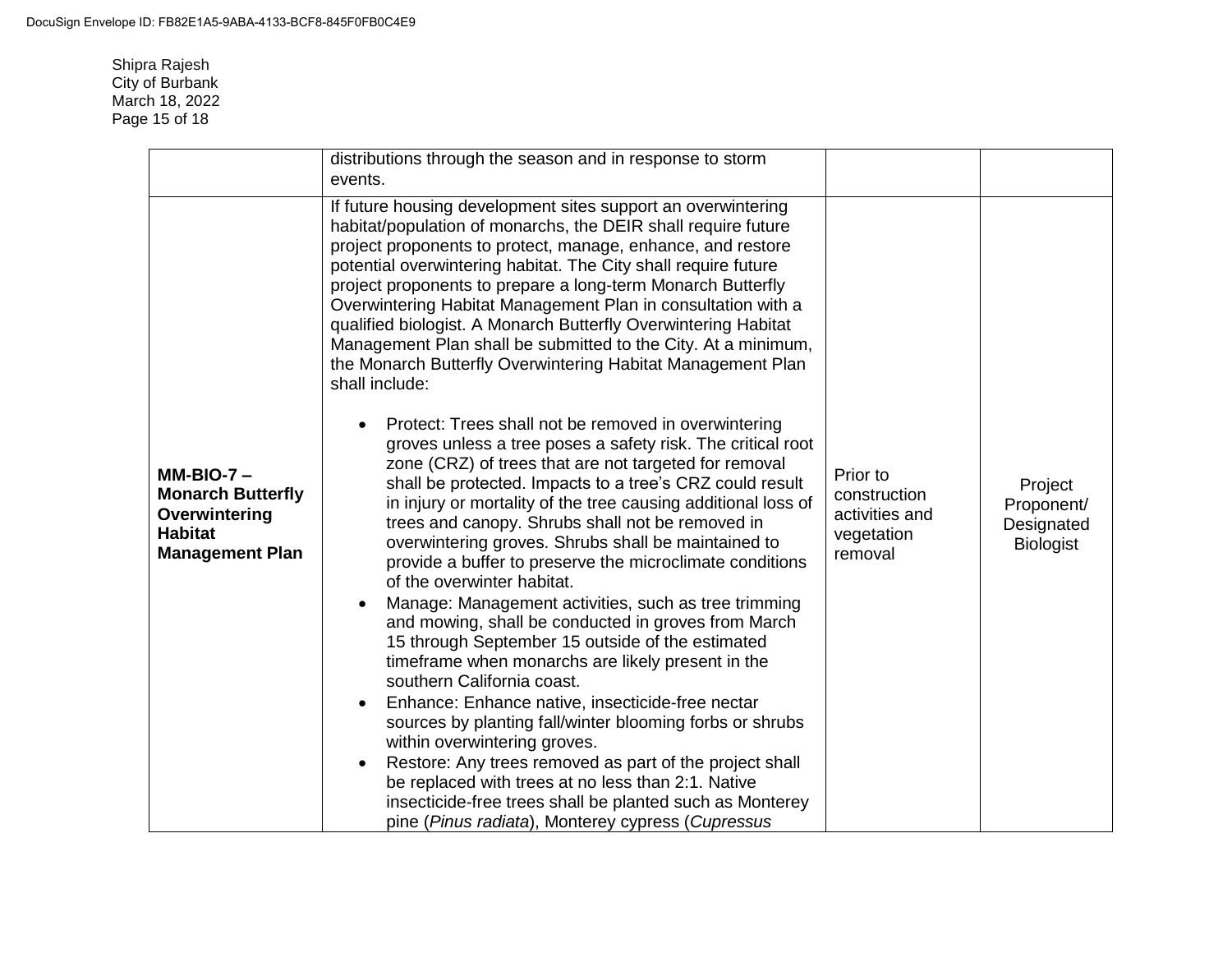Shipra Rajesh City of Burbank March 18, 2022 Page 16 of 18

| macrocarpa), Coast redwood (Sequoia sempervirens),         |  |
|------------------------------------------------------------|--|
| coast live oak (Quercus agrifolia), Douglas fir            |  |
| (Pseudotsuga menzesii), Torrey pine (Pinus torreyana),     |  |
| western sycamore (Platanus racemosa), bishop pine          |  |
| (Pinus radiata) and others, as appropriate for location.   |  |
| Pesticides: Use of pesticides shall be avoided,            |  |
| particularly when monarchs may be present. If              |  |
| pesticides are used, applications shall be conducted       |  |
| from March 15 through September 15, when possible.         |  |
| Herbicide shall not be applied on blooming flowers.        |  |
| Herbicide shall be applied during young plant phases,      |  |
| when plants are more responsive to treatment, and          |  |
| when monarchs and other pollinators are less likely to     |  |
| be on the plants. Whenever possible, targeted              |  |
| application herbicide methods shall be used, large-scale   |  |
| broadcast applications shall be avoided, and precautions   |  |
| shall be taken to limit off-site movement of herbicides    |  |
| (e.g., drift from wind and discharge from surface water    |  |
| flows). Neonicotinoids or other systemic insecticides,     |  |
| including coated seeds, shall not be used any time of the  |  |
| year in monarch habitat due to their ecosystem             |  |
| persistence, systemic nature, and toxicity. Soil fumigants |  |
| shall not be used. Non-chemical weed control               |  |
| techniques shall be used when possible.                    |  |
| Tropical milkweed and pathogens: Non-native tropical       |  |
| milkweed shall not be planted in order to minimize the     |  |
| spread of the pathogen Ophryocystis elektroscirrha         |  |
| (OE), and to encourage natural monarch migration. OE       |  |
| can build up on tropical milkweed because these plants     |  |
| are evergreen, and they do not die back in the winter.     |  |
| OE can be debilitating and/or lethal to monarchs. If       |  |
| possible, tropical milkweed shall be removed and           |  |
| replaced with native, insecticide-free nectar plants       |  |
| suitable for the location.                                 |  |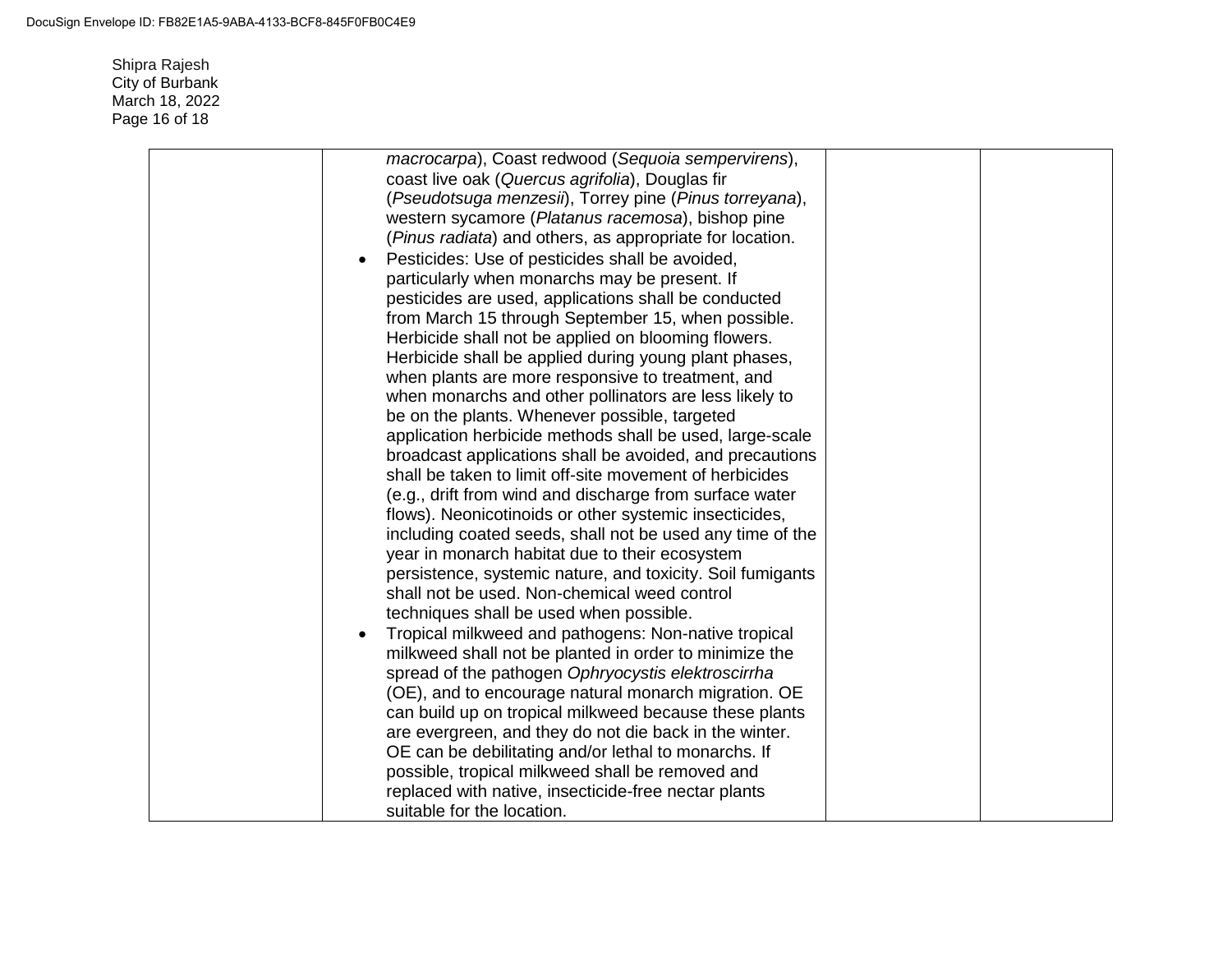Shipra Rajesh City of Burbank March 18, 2022 Page 17 of 18

| $MM-BIO-8-$<br><b>Monarch Butterfly</b><br>Landscape | If the future housing development sites do not support<br>overwintering habitat, the DEIR shall require future project<br>proponents to avoid a and minimize impacts on monarch<br>butterflies by enhancing native, insecticide-free nectar sources;<br>avoid planting additional tropical milkweeds; and avoid using<br>pesticides, insecticides, and soil fumigants.                                                                                                                                                                                                   | Prior to finalizing<br>Project-level<br><b>CEQA</b> document                                     | Project-level<br>lead agency/<br>Project<br>Proponent           |
|------------------------------------------------------|--------------------------------------------------------------------------------------------------------------------------------------------------------------------------------------------------------------------------------------------------------------------------------------------------------------------------------------------------------------------------------------------------------------------------------------------------------------------------------------------------------------------------------------------------------------------------|--------------------------------------------------------------------------------------------------|-----------------------------------------------------------------|
| <b>REC 1 – CDFW</b><br><b>Consultation</b>           | If future housing developments will impact least Bell's vireo,<br>early consultation with CDFW is encouraged, as significant<br>modification to a project and mitigation measures may be<br>required to obtain a CESA Permit. Appropriate authorization<br>from CDFW may include an Incidental Take Permit or a<br>Consistency Determination in certain circumstances, among<br>other options.                                                                                                                                                                           | Prior to finalizing<br>Project-level<br><b>CEQA</b> document                                     | Project-level<br>lead<br>agency/Project<br>Proponent            |
| <b>REC 2-USFWS</b><br><b>Consultation</b>            | Take under the ESA also includes significant habitat<br>modification or degradation that could result in death or injury to<br>a listed species by interfering with essential behavioral patterns<br>such as breeding, foraging, or nesting. CDFW recommends<br>consultation with the USFWS, in order to comply with ESA, is<br>advised well in advance of any ground-disturbing activities<br>and/or vegetation removal that may impact least Bell's vireo.                                                                                                             | Prior to finalizing<br>Project-level<br><b>CEQA</b> document                                     | Project-level<br>lead agency/<br>Project<br>Proponent           |
| <b>REC 3 - Monarch</b><br><b>Resources</b>           | CDFW recommends the following resources for information on<br>management a monarch overwintering habitat/population:<br><b>Western Monarch Butterfly Conservation Plan</b><br><b>Overwintering Site Management and Protection</b><br><b>Protecting California's Butterfly Groves</b><br>$\bullet$<br>Managing Monarch Habitat in the West<br><b>Pollinator-Friendly Native Plant Lists</b><br>$\bullet$<br><b>Monarch Butterfly Nectar Plant Lists for Conservation</b><br><b>Plantings</b><br><b>Tropical Milkweed</b><br>$\bullet$<br>CDFW's Monarch Butterfly webpage | Prior to finalizing<br>Project-level<br><b>CEQA</b> document<br>and during<br>Project activities | Project-level<br>lead agency/<br>Designated<br><b>Biologist</b> |
| REC 4 - Data                                         | Please report any special status species detected by completing<br>and submitting CNDDB Online Field Survey Form. The City                                                                                                                                                                                                                                                                                                                                                                                                                                               | Prior to finalizing<br><b>CEQA</b> document                                                      | Project-level<br>lead                                           |